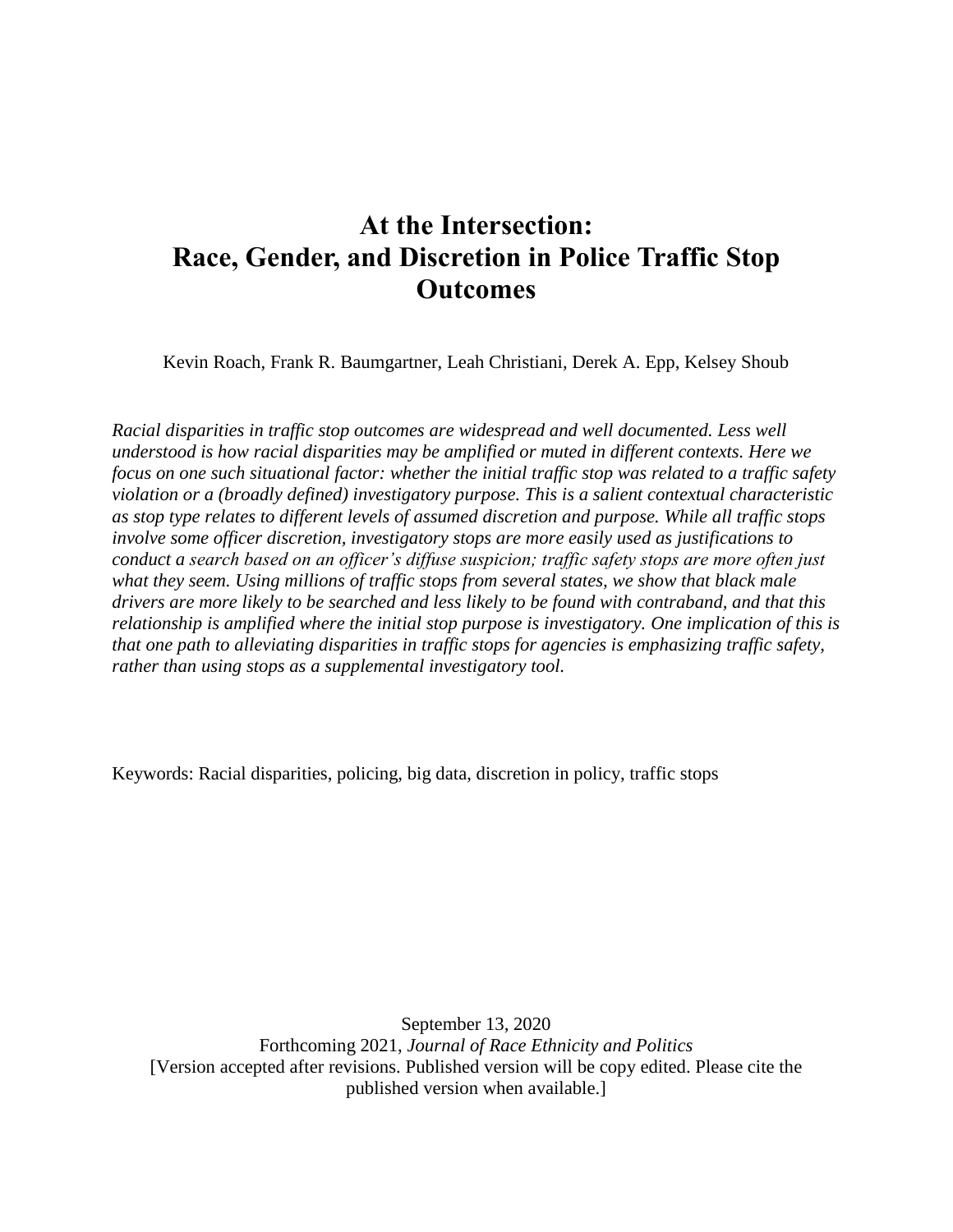The United States is currently going through a period of renewed attention to questions of racial justice in policing. Public accusations of "driving while black" have prompted state and local governments to mandate the collection of systematic data to assess whether racial disparities in policing are as pervasive as critics have suggested, and if they are, what drives them. Using quantitative data, researchers have shown that white and black drivers see different outcomes once stopped by the police (Gelman, Fagan, and Kiss 2007; Peffley and Hurwitz 2010; Epp, Maynard-Moody, and Haider-Markel 2014; Baumgartner, Epp, and Shoub 2018; Weitzer and Tuch 2006) and are treated differently by officers (Voigt et al 2017). Building from these studies, researchers have in turn shifted their attention to examining what may be related to and possibly causing these disparities. This research has shown that the disparate treatment depends on the intersectional characteristics of the driver (Fagan and Davies 2000; Fagan and Geller 2015; Christiani 2020), characteristics of the surrounding area (Smith 1986; King and Wheelock 2007; Dollar 2014), local descriptive representation (Eckhouse 2019; Baumgartner, Epp, and Shoub 2018), departmental policy (Mummolo 2018a; Mummolo 2018b; Baumgartner, Epp, and Shoub 2018), and officer-characteristics (Baumgartner et al. 2020; Theobald and Haider-Markel 2009).

The consequences of these disparities are numerous. By definition, they disproportionately expose black drivers to police contact, which is inconvenient at best and physically harmful at worst. More broadly, negative interactions with the criminal justice system politically demobilize the public and decrease the legitimacy of the system and government in the eyes of the public (Weaver and Lerman 2010; Lerman and Weaver 2014; White 2019; Walker 2014; Tyler and Jackson 2013; Mondak et al 2017; Gibson and Nelson 2018).

This article builds on previous work that examines what is linked to disparate outcomes by focusing on two facets of the use and purpose of traffic stops that have been frequently noted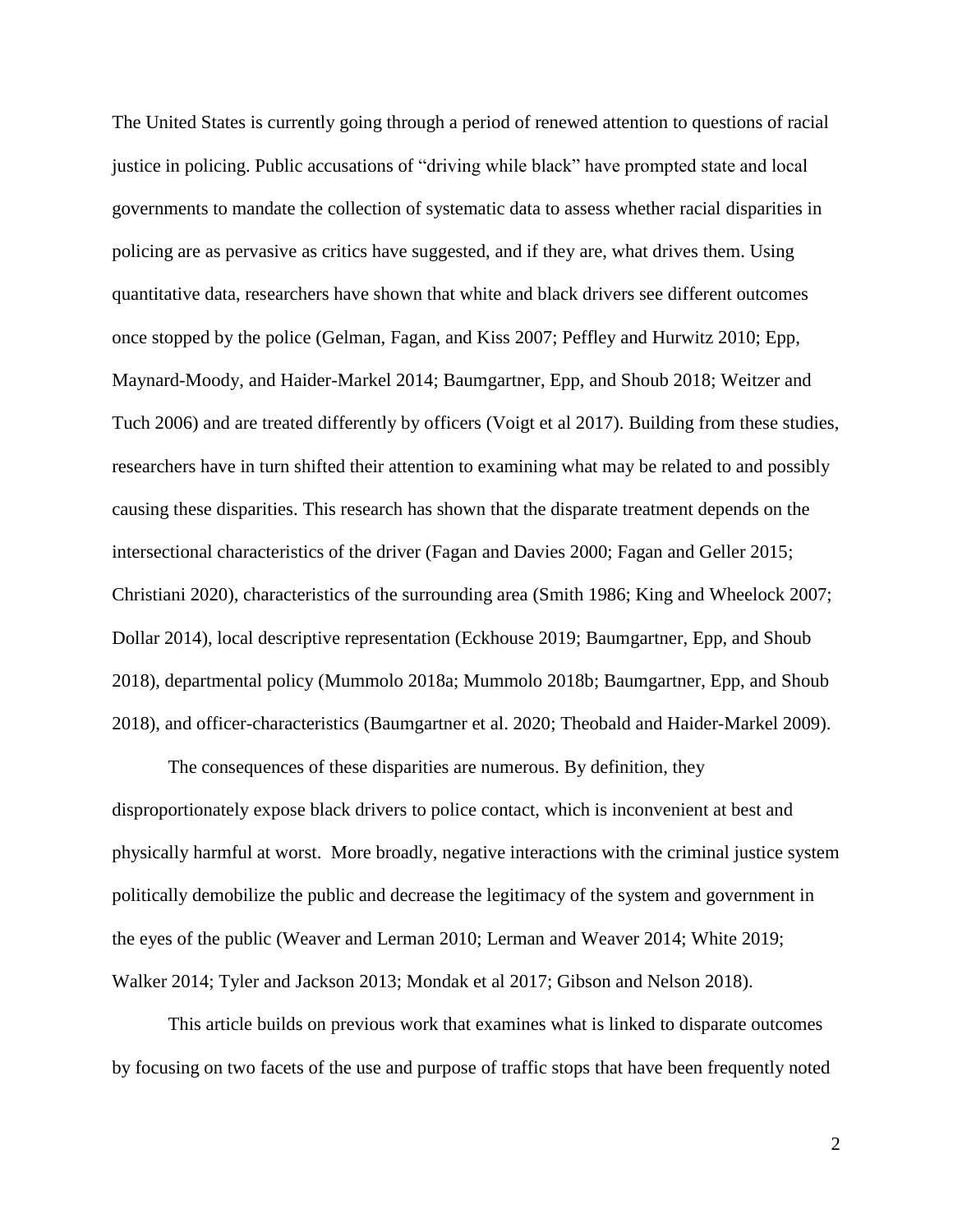but gone understudied. First, traffic stops are used both to ensure and increase road safety (a *safety* stop) and as a supplemental investigative, crime fighting tool (an *investigatory* stop) (Epp, Maynard-Moody, Haider-Markel 2014; Baumgartner, Epp, and Shoub 2018). Second, traffic stops afford an officer a degree of discretion in what will transpire and even more discretion in the specific case of who is searched (Glaser, Spencer, and Charbonneau 2014). In this study, we question whether stop purpose may interact with and amplify other relationships already documented in instances where officers have a lot of discretion (i.e., in whom to search).

We argue that safety stops tend to be associated with less discretion on the officer's part regarding who should be searched, as these stops are often driven by a straightforward interaction where an officer observes an infraction and seeks to issue a ticket and move on. Investigatory stops, on the other hand, are associated with a higher level of discretion. In these stops, officers are looking to investigate potential criminality and use the stop as a reason to gain more information. The differential degree of discretion in each circumstance is important, as in low information, but high discretion situations, individuals often rely on implicit biases and/or institutional training that inculcates criminal profiles to supplement decision making. As this relates to policing, we expect that officers might use personally held or institutionally taught "memes of suspicion" to make decisions in a given interaction (Fagan and Geller 2015). One of the most ingrained tropes that guides policing decisions is likely that of the young black male as criminal (Sagar and Schofield 1980; Correll et al. 2002; Eberhardt et al. 2004; Anderson 2010; Eberhardt 2019). Taken together, we expect that the role of driver race in the subsequent interactions is likely amplified when officers have more discretion.

To evaluate this expectation, we use publicly available records on individual traffic stops in Connecticut, Illinois, Maryland, and North Carolina since 1999 or later, which amounts to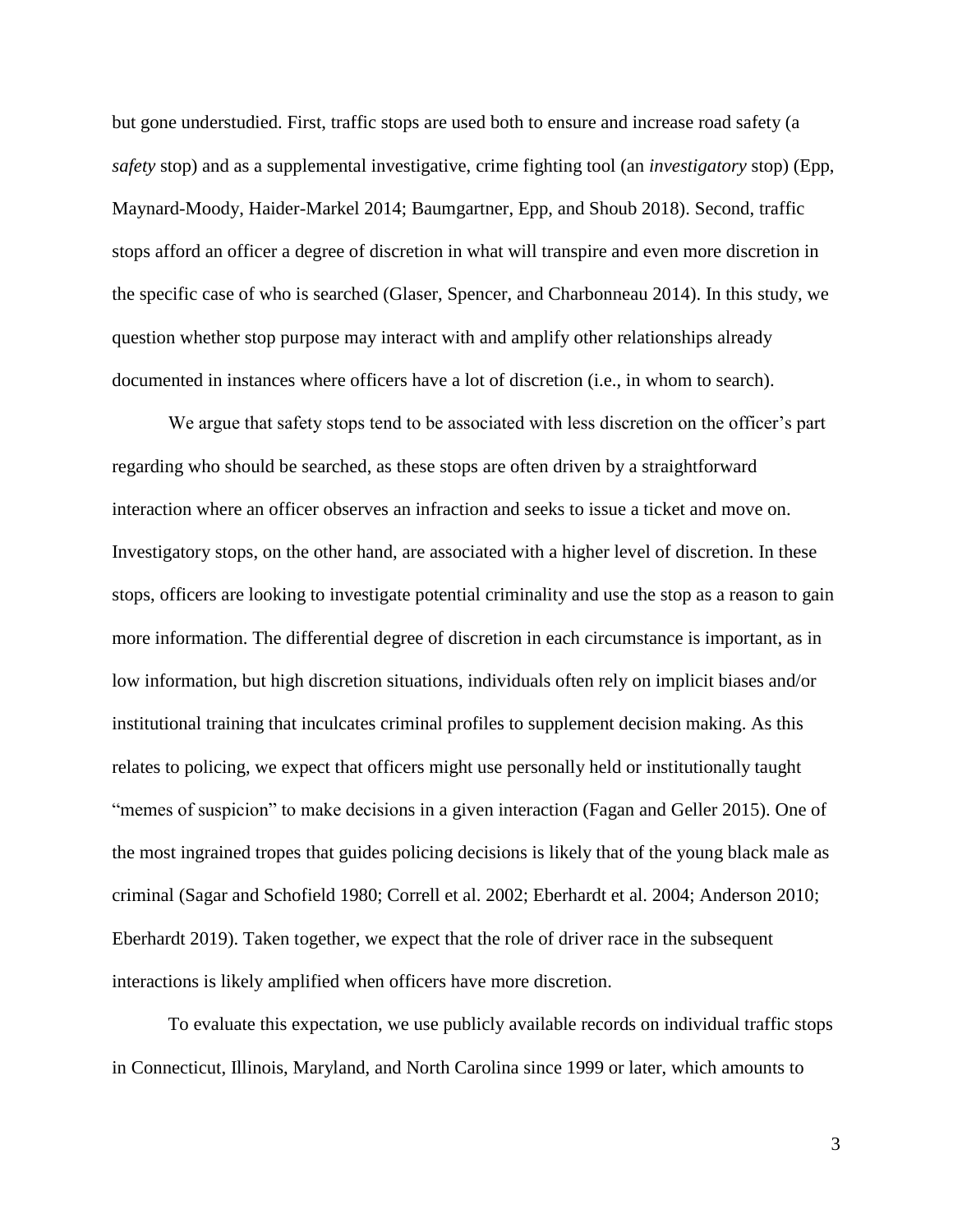more than 40 million individual stop records. With such a large database, we can assess whether identified disparities are amplified when the traffic stop is likely investigatory in nature, when officer discretion is assumed to be higher. Additionally, we account for as many additional factors that predict a search as possible, based on the information collected by each state. We find that: (1) on average when a stop has an investigatory purpose, race plays a larger role; (2) on average when a search follows an investigatory stop, black male drivers are less likely to be found with contraband than white male drivers; (3) on average, we find that men are much more likely than women to be searched; and (4) the substantive relationship between race, gender, and stop purpose varies across the states.

By carefully looking at the intersection of race and the initial stop purpose, we highlight some dynamics underlying and linked to the "driving while black" phenomenon: the influence of the race of the driver on an officer's likelihood of initiating a search is amplified during investigatory—rather than safety—stops. In showing this, we add to the literature on race, policing, and policy by highlighting a specific aspect of a stop that could be altered by departmental policy. While it is impossible to eliminate all biases at work, it may be possible to limit discretion or narrow the use of traffic stops to better constrain the impact that these biases have on policing outcomes.

## **Using Traffic Stops to Fight the War on Crime**

The politics and the practice of policing changed after the 1960s with the development of more "proactive" policing strategies (see Vitale 2018) and the politically popular "tough on crime" approach. Police agencies were encouraged to use traffic stops as a tool to fight the war on crime, and more particularly the war on drugs. Traffic stops were seen as a useful tool because they encompass the majority of all police-civilian encounters (Epp, Haider-Markel, and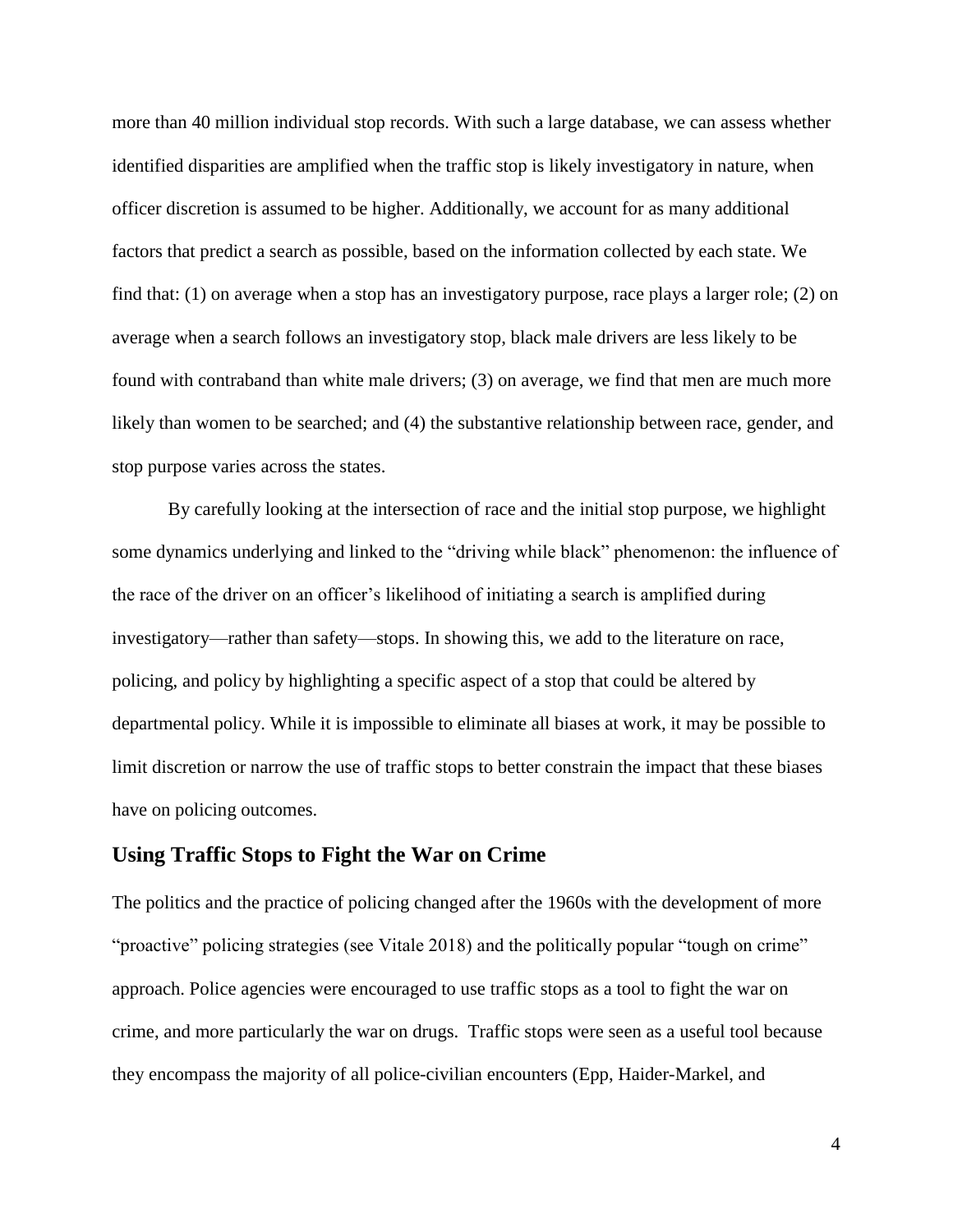Maynard-Moody 2014), making them a prime candidate for an expansion in the number of interactions where police officers could proactively search for crime or drugs. Because drivers routinely violate some aspect of the traffic or vehicle codes, officers often have the legal right to pull them over. During that routine interaction, the officer has an opportunity to converse with the driver, run their plates and license numbers through a computer search and, with consent or after developing probable cause, search the vehicle and/or motorist (Tyler, Jackson, and Mentovich 2015; Remsberg 1995; Wilson and Kelling 1982; Epp, Haider-Markel, and Maynard-Moody 2014).

The strategy of using traffic stops to fight the war on crime implies that the value of the traffic stop is not to keep the roads safe, but to find criminals and arrest them (or let them know that the police are watching closely). But, of course, some traffic stops are just what they seem: a high reading on a radar gun, or an observation of a driver running a red light or a stop sign. These "traffic safety" stops must therefore be distinguished from "investigatory" stops: those used as a pretext for a conversation and possibly more action (Epp, Haider-Markel, and Maynard-Moody 2014). Police leaders recognize that the vast majority of these pretextual traffic stops would come up fruitless: "It is a numbers game" is how one highway patrol officer explained it; "you have to kiss a lot of frogs before you find your prince" (see Webb 2007). But, the reasoning went, if patrols slightly delayed and inconvenienced a thousand not-quite-innocent drivers (after all, they had broken some law, such as having an expired registration tag, or a broken tail light) in order to find a few drivers with illicit drugs or other contraband, the price in public safety was worth the slight inconvenience. This high-contact mode of policing gained firm legal footing in 1996 when in *Whren v. United States* the Supreme Court ruled that officers could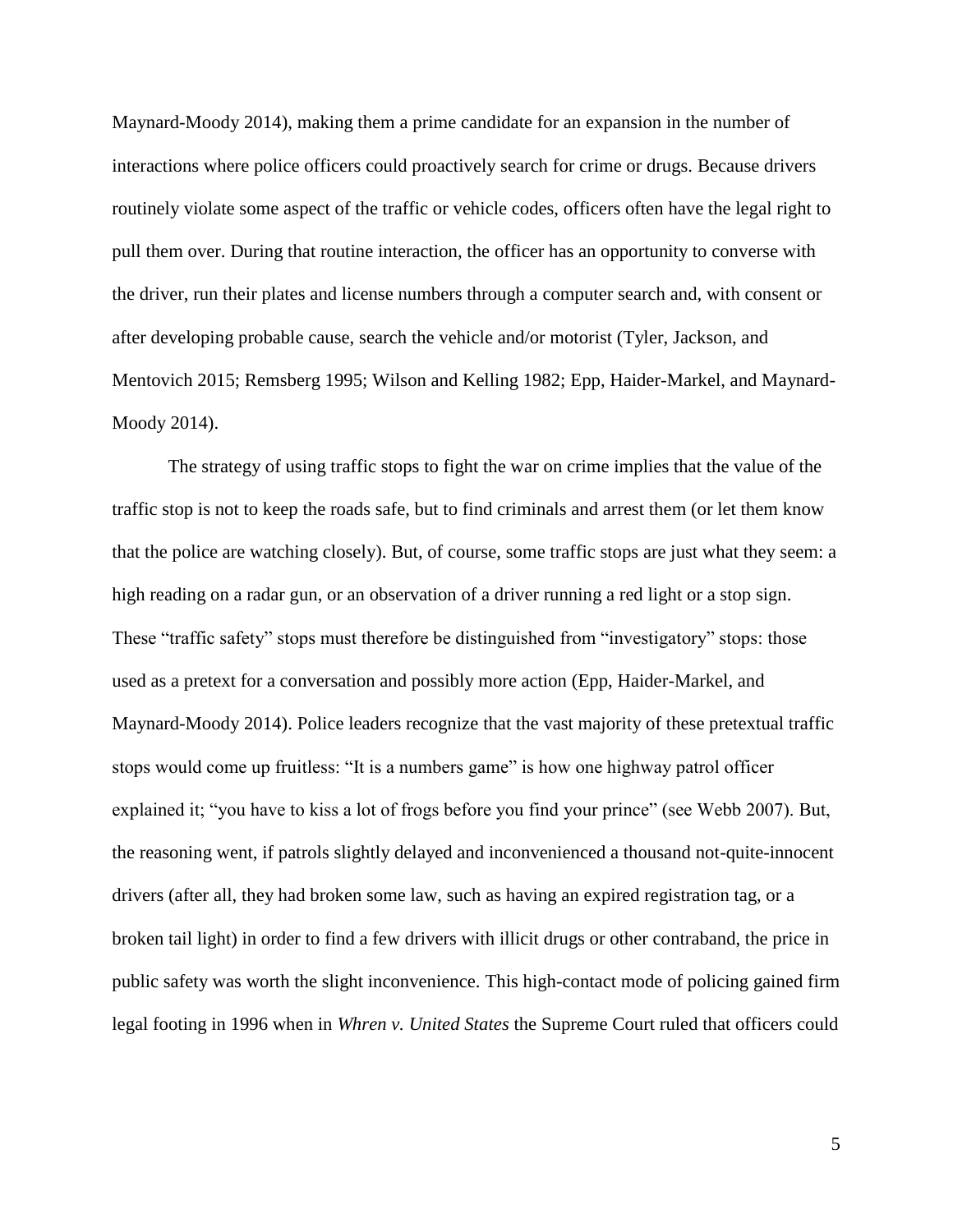selectively enforce traffic laws, stopping only some rule-breakers and letting others go unimpeded.

Critics of the *Whren* ruling have suggested that it gives the police an open pass to profile drivers based on their race or other characteristics. Given how widespread biases are and the fact that many police agencies train officers to seek out people based on a criminal profile (Epp, Haider-Markel, and Maynard-Moody 2014), it seems plausible that the police would be more likely to stop motorists fitting a stereotypical criminal profile (e.g., a black or Latino male). Indeed, study after study has documented that black and Latino drivers are substantially more likely to be searched or arrested following a traffic stop than white drivers, and that they are frequently pulled over at rates that far exceed their numbers in the population (Fagan and Davies 2000; Harcourt 2003; Petrocelli, Piquero, and Smith 2003; Tomaskovic-Devey, Mason, and Zingraff 2004; Gelman Fagan and Kiss 2007; Peffley and Hurwitz 2010; Tillyer, Klahm, and Engel 2012; Burch 2013; Tillyer and Engel 2013; Epp et al. 2014; Lerman and Weaver 2014; Moore 2015; Baumgartner, Epp, Shoub, and Love 2017; Baumgartner, et al. 2017; Pierson et al. 2017). Similarly, many of these studies have also identified a gendered component to stops and searches following a stop: male drivers are much more likely to be searched than female drivers (e.g., Epp, Maynard-Moody, and Haider-Markel 2014; Baumgartner, Epp, and Shoub 2018). Female drivers are not seen as suspicious, but their racial group membership conditions this perception – black and Latina women are seen as more suspicious, and thus more likely to experience a search, than their white female counterparts (Christiani 2020). As such, it is important to consider effect of gender and its interaction with race in policing.

A key element in the use of traffic stops for investigatory purposes that many have pointed to as one reason for these disparate outcomes is the high level of discretion afforded to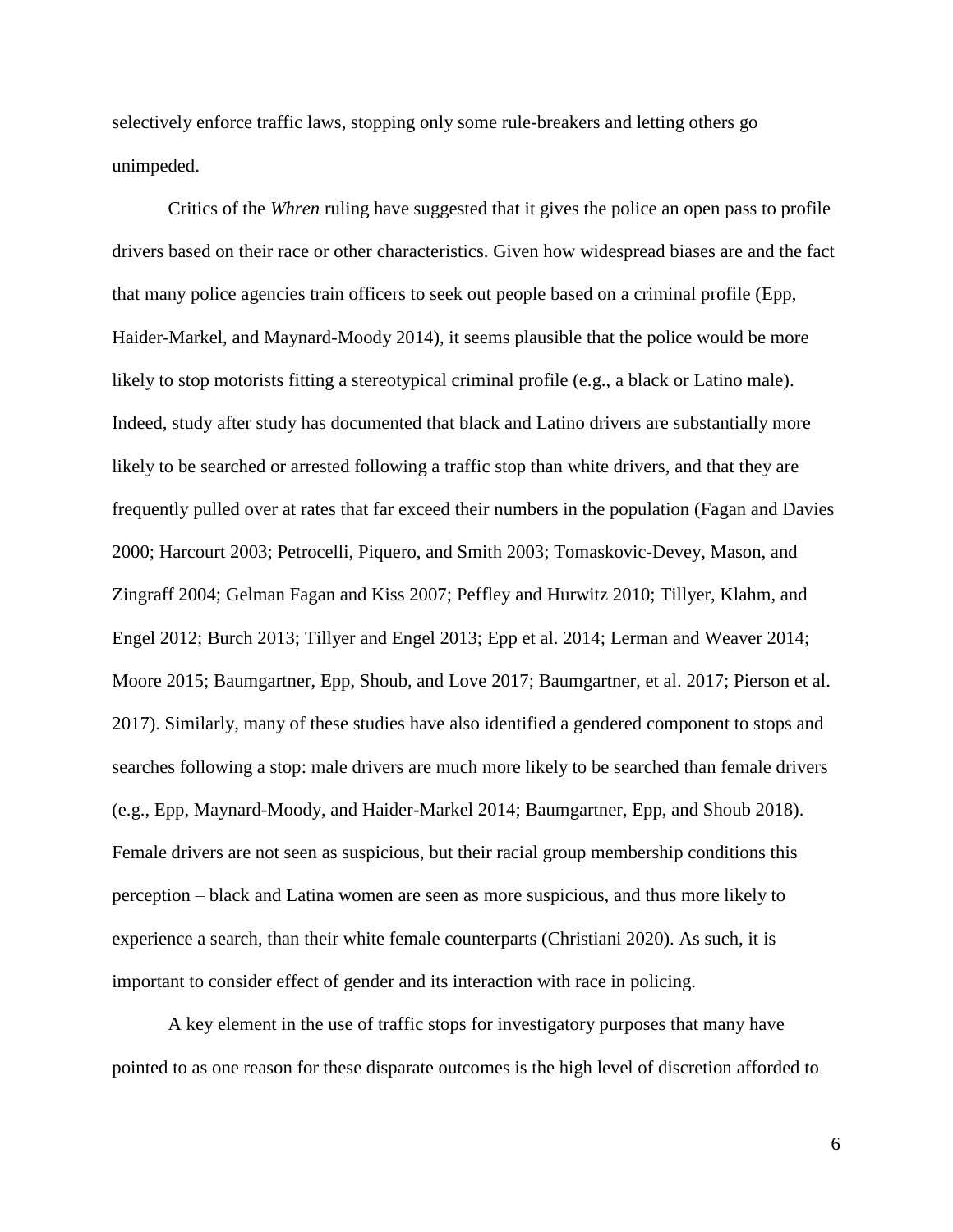the police officer in determining which drivers might be worth investigating. In such ambiguous, low-information and high-discretion situations, cultural stereotypes can lead to predictable differences in behavior through implicit bias (see Sagar and Schofield 1980; Correll et al. 2002; Eberhardt et al. 2004; Anderson 2010; Eberhardt 2019) and through institutionally taught and enforced beliefs about who is likely to be criminal (Epp, Haider-Markel, and Maynard-Moody 2014; Fagan and Geller 2015). Either possibility leads to a disproportionate focus on black and Latino male drivers by law enforcement. Moreover, previous research has shown that on average black drivers are less likely to be found with contraband than comparable white drivers. This combination of higher search rates with lower contraband hit rates, suggests an "over-targeting" of minority drivers (see Becker 1957, 1993; Glaser 2014; Goal, Roa, and Schroff 2016, 2017; Ayres 2002; Knowles, Persico, and Todd 2001).

# **Hypotheses**

If traffic safety stops are more commonly just what they seem, but investigatory stops are more commonly used as a pretext for investigation based on a generalized suspicion, then we should see more targeting of potential "criminals" in traffic stops with an investigatory purpose. When an officer pulls over a driver for a safety reason, race will play less of a factor as the officer's suspicion is not highlighted at the outset, the goal of the stop is not to search for underlying suspicious behavior but to stop the dangerous driving behavior. However, when an officer pulls over a driver in order to investigate them further, the officer's suspicion has by definition already been highlighted, even before the stop. Once the stop has been initiated, the officer's goal is to determine if the driver merits further investigation, such as a search. Here, biases and practice may lead to differential rates of search. Given that racial stereotypes may be motivating the decision to search black drivers during investigatory stops, we expect a higher degree of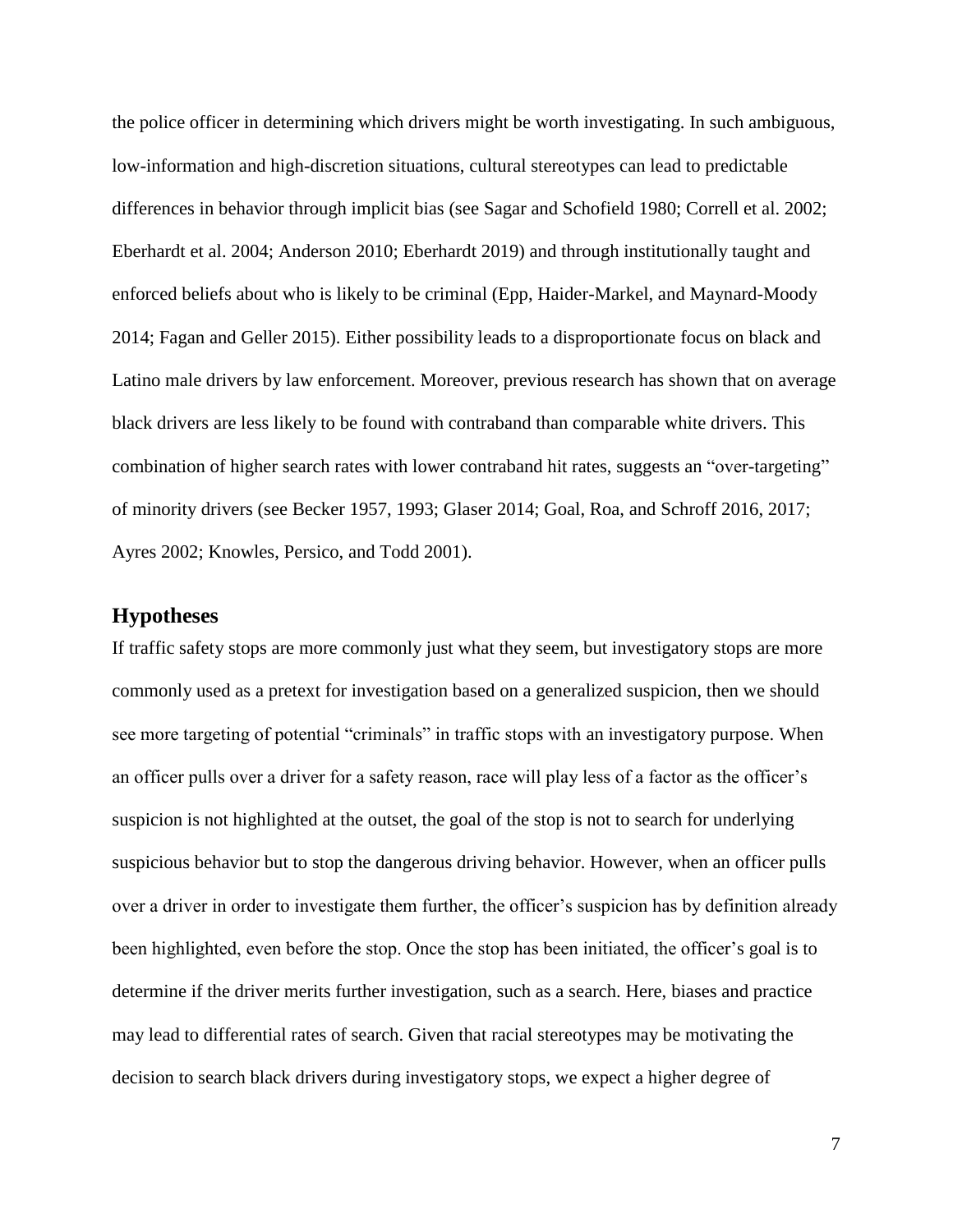targeting black drivers following investigatory stops, compared to safety stops. This oversearching of black drivers is the result of stereotype-driven decision making, not good policing practice. Correspondingly, we expect that the contraband hit rates will be lower when black drivers are searched following investigatory stops, as the search is less likely to be based on justifiable suspicion.

These ideas are the basis for the following hypotheses, which we test in subsequent analyses. We apply each set of hypotheses to male and female drivers, separately.

H1: The probability of search will be higher when the driver is black, compared to white.

H2: The probability of search will be higher when the stop involves an investigation, compared to a traffic safety stop.

H3: Racial disparities in search rates will be higher for drivers subject to an investigatory stop than those subjected to a safety stop.

H4: Black drivers will be less likely than white drivers to be found carrying contraband, and this relationship will be larger for investigatory stops than safety stops.

As noted previously, scholarship has repeatedly demonstrated that police scrutiny is concentrated on male drivers. This fits with prevailing criminal stereotypes, which center on men and young men of color in particular. However, all women are not equally treated without scrutiny – black and Latina women are more likely to experience a search than white women.<sup>1</sup> We therefore test each hypothesis by gender, looking at male and female drivers separately.

## **Data and Methods**

Many law enforcement agencies across the country make some basic traffic stop data available, but four states mandate the collection and public availability of detailed contextual information about each traffic stop from (almost) every police agency, not only the highway patrol: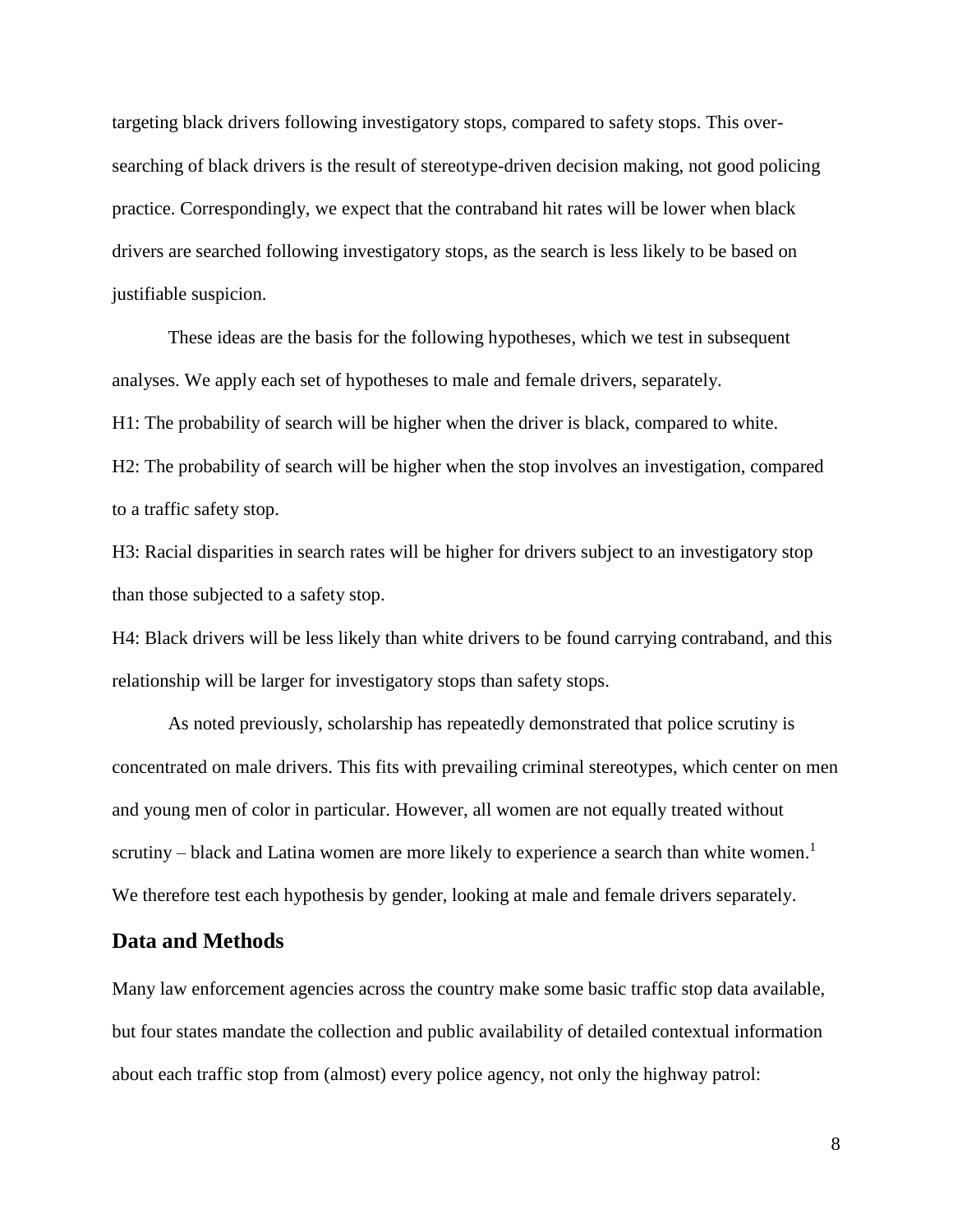Connecticut, Illinois, Maryland, and North Carolina.<sup>2</sup> While these four states are from different regions of the country and have different socioeconomics and racial make-ups, they are only four states of fifty in the union, so some caution in regard to the generalizability of subsequent results is warranted. Across the states, the information collected after each traffic stop varies, but always includes the race and gender of the driver stopped, the reason for the stop, the outcome of the stop, whether or not a search occurred, and whether contraband was found.

It is important to note that we only include data regarding the driver. Both Illinois and North Carolina occasionally collect some data on passenger searches, but only when a search is conducted. This leaves no information about passengers present but not searched. Similarly, we omit checkpoint stops from North Carolina (the only state where these stops are included), because only drivers passing through the checkpoint who were searched are mandated to be recorded. Furthermore, where possible (in North Carolina and Illinois) we omit nondiscretionary searches (those coded as incident to arrest), as these searches are procedural and do not fit our theory of officer discretion. Table 1 shows the number of police agencies in our dataset, the number of stops and searches, and the percent of drivers who are searched. See Appendix A for more details on data that is not used in our analyses.

## **[Insert Table 1 Here]**

The primary dependent variable is whether a driver was searched after being pulled over. As is clear in Table 1, searches are relatively rare across the 1,675 agencies in our dataset. Looking at all drivers together, the total search rate in a state is less than five percent for men and three percent for women, though this varies by racial group. However, the last two columns show that black and white drivers are subject to searches at vastly different rates. For example, black drivers are searched at a little over 3 times the rate of white drivers in Illinois.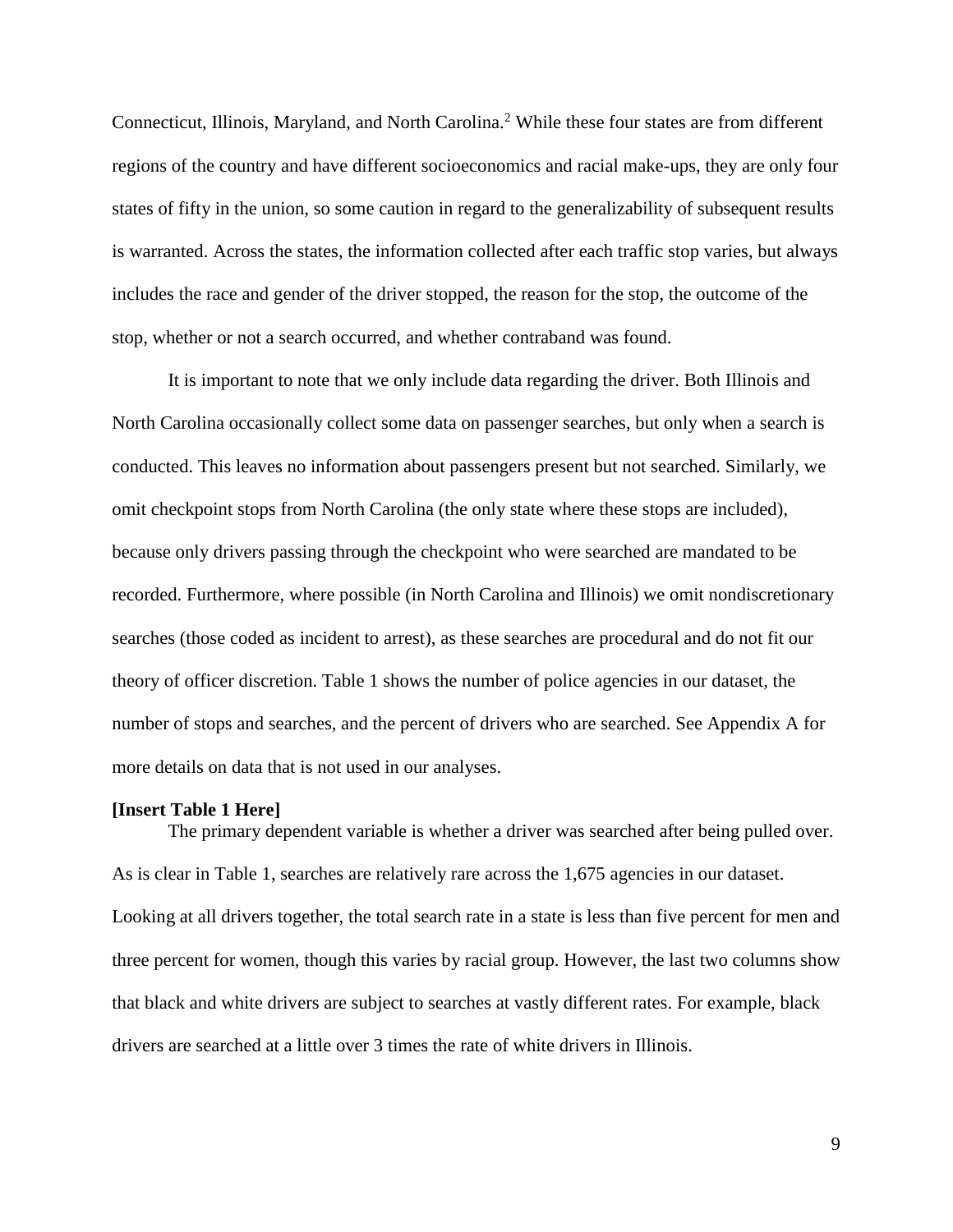Table 2 provides information on contraband hit rates. For all the searches identified in Table 1, it shows the number yielding contraband, and the "hit rate" or percent of searches leading to contraband. A major takeaway is that searches do not typically yield contraband; indeed, the "hit rate" is only about 26 percent. The table also shows differences by race; searches of blacks are slightly less likely to yield contraband in every state for both male and female drivers.

#### **[Insert Table 2 Here]**

To test our hypotheses, we conduct logistic regressions predicting, separately, (1) if a driver was searched and (2) if contraband was found. The key independent variables are driver race, stop purpose, and their interactions. The race variable is categorical with values for white and black; all other races and ethnicities are excluded. White is the baseline racial category and as a result the coefficient for black drivers is a black driver's likelihood to be searched as compared to a white driver.

Next, we generate a binary stop type variable—either safety or investigatory—from the list of possible stop purposes used by each state. In each state, officers are asked to pick from a list of possible reasons for making a stop. In the datasets for each state, we take this information and then group those stop purposes as either safety-related or investigatory. This classification is informed by the distinctions drawn by Epp, Maynard-Moody, and Haider-Markel (2014) between safety and investigatory stops, which they developed through surveys and interviews with citizens of Kansas City and in-depth study of policing in that city. They found that police officers were much more likely to use regulatory infractions as a basis for investigatory stops, as opposed to stops for purposes such as speeding or running a red light, which they reasoned were more directly related to promoting traffic safety. Our classifications follow the same basic logic and are shown in Table 3. Of course, these classifications are only approximations as we have no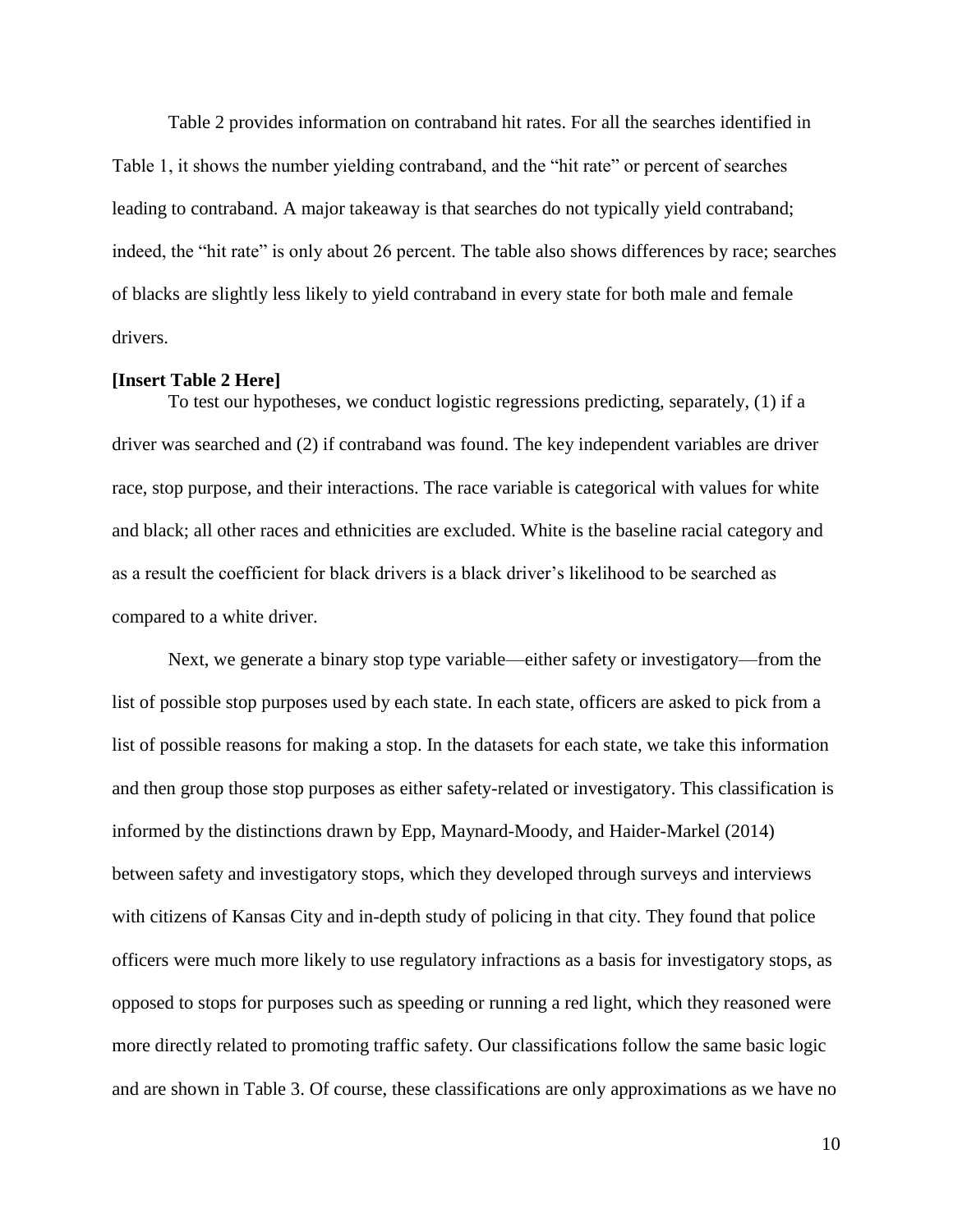way of knowing what precise motivations an officer had for making any particular traffic stop. In turn, this means that whatever pattern is detected will likely underestimate the substantive relationship.

## **[Insert Table 3 Here]**

In addition to driver race and stop type, we include a number of control variables. Three states make available a variable (anonymously) identifying the officer who made the traffic stop. We generate a "high disparity officer" variable coded as 1 if the officer has: a) at least 50 stops of white drivers; b) at least 50 stops of black drivers; c) an overall search rate higher than the average for their agency; and d) a rate of search for black drivers at least twice that of white drivers. This allows for a conservative test of the hypothesis and common claim that disparities are due to "bad apple," officers. When this counterpoint or explanation is raised, those proposing this explanation either implicitly or explicitly assume that "bad apples" are rare. However, a descriptive look at the data belies this point: for example, one third of all officers in in North Carolina are identified as such. For our analysis, this means that any detected relationships exist in the face of a conservative definition of and control for "bad apples."<sup>3</sup>

Data from Illinois include a variable for the age of the vehicle (or rather, model year, from which we calculate the age of the vehicle based on the date of the stop). Since wealthier people may replace their cars more often, we include vehicle age as a proxy for economic status. Therefore, if a race effect persists after controlling for vehicle age, it relates to the effect of race above and beyond that of economic status. If drivers are more likely to be searched when they are driving late at night, on the weekends, these effects will be captured with the control variables for day or week and time of day.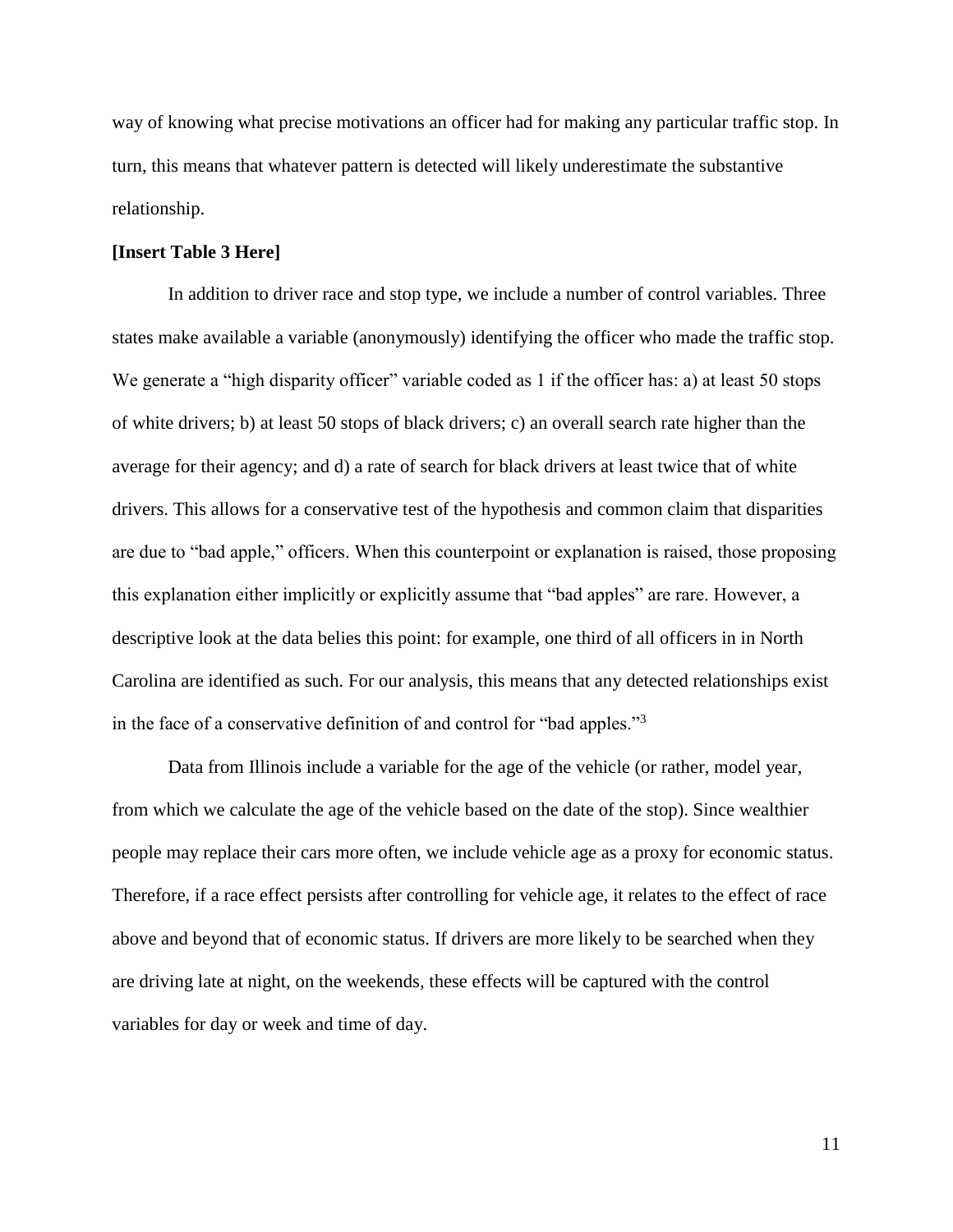There is significant variation in search rates by police agency: officers from some agencies search at much higher rates than others. We therefore include agency fixed effects. This requires dropping agencies with relatively low numbers of stops as there is not reliably sufficient information for the models to estimate the fixed effects in these (i.e., the models will not converge).<sup>4</sup> In North Carolina, we set this threshold at 10,000 stops, dropping 199 of 343 agencies but only 2.6% of the total observations. In Illinois, this threshold was similarly set to 10,000 stops, dropping 729 of 1,130 agencies and 6.5 percent of the total observations.<sup>5</sup> To ensure our results are not dependent on these stop thresholds, we conduct a robustness check in the online appendix which does not use these thresholds.

Using these datasets, we conduct the most conservative analysis we can, based on the data made available in each state. We should note because we have millions of observations, statistical significance is all but guaranteed. Nevertheless, because searches are rare (occur in less than 5% of traffic stops), the large N gives us analytical power. For each state, we estimate a logistic regression predicting whether a given traffic stop will lead to a search, controlling for other factors. Since each state collects different contextual factors about the traffic stop, we estimate a slightly different model in each state. The independent variables included in each regression are listed in Table 4. We should note that by including hour of day in the North Carolina model, we are forced to drop millions of observations because the time of the stop was not recorded. In robustness checks in the appendix, we re-estimate the models for NC excluding hour of day fixed effects. The results remain the same. For this analysis see the appendix.

#### **[Insert Table 4 Here]**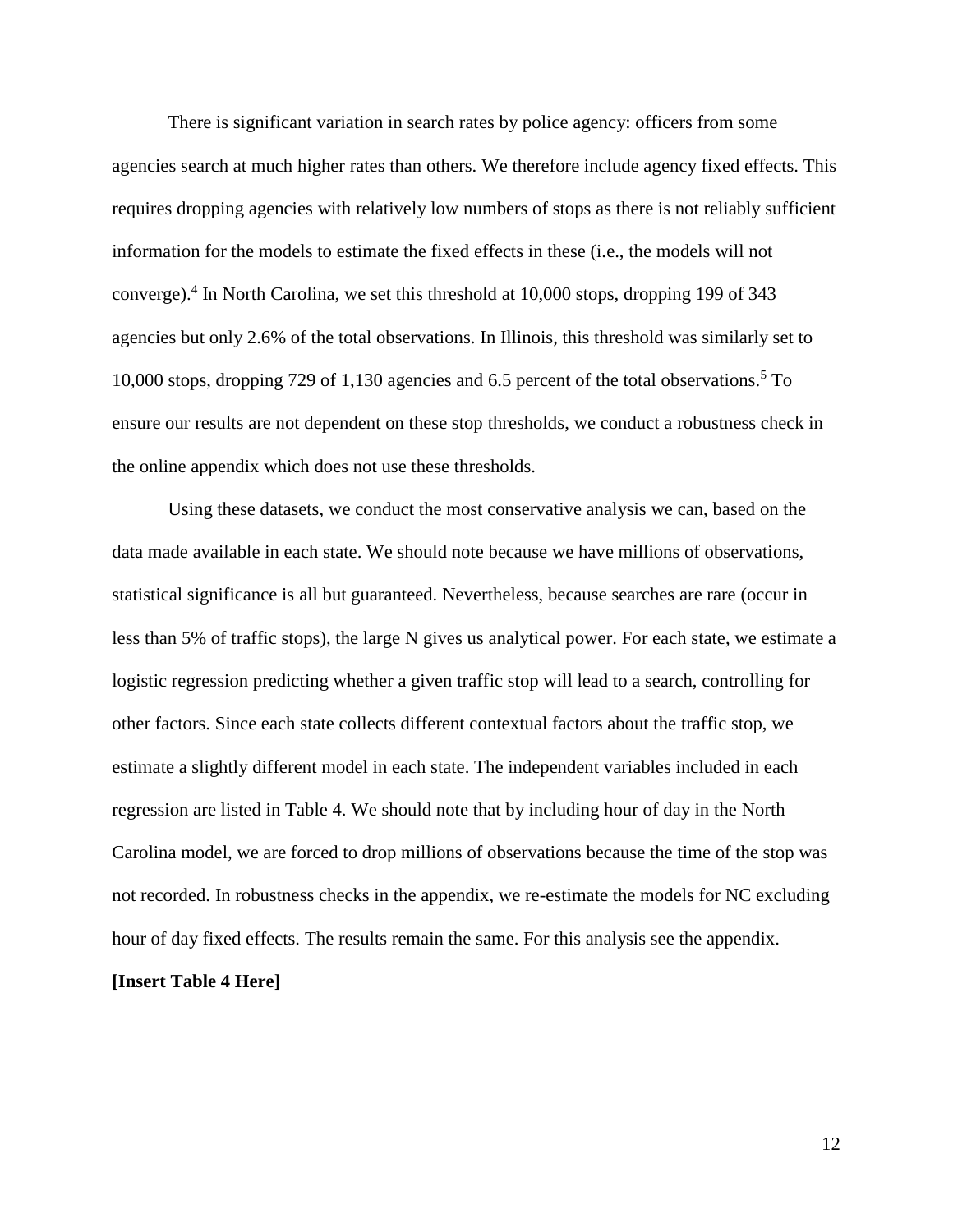## **Analysis of the Interaction of Stop Purpose and Race**

# *Who Gets Searched?*

Table 5 reports the results of logistic regressions estimating the likelihood that a driver is searched following a traffic stop. A separate regression is fit by state and gender, using the variables described above and fixed effects for the police agency that conducted the stop. Recall, hypotheses are that black drivers (hypothesis 1) and drivers subject to an investigatory stop (hypothesis 2) are more likely to be searched. Hypothesis 3 is that the relationship between driver race and being searched is amplified when the traffic stop was motivated in the first place by a suspicion of criminal behavior.

#### **[Insert Table 5 Here]**

We find broad support for our hypotheses. However, due to the interaction in the model between driver race and stop type, it is difficult to interpret any coefficient in isolation. As a result, we proceed slowly. First, we hypothesized that black drivers will be more likely to be searched than white drivers (H1). For men, this hypothesis finds strong support. In every state, *for safety stops,* the coefficient associated with the black driver variable is positive and significant, meaning black drivers are more likely to be searched than the white reference category. These disparities only grow in investigatory stops as we will discuss later. These effects persist even with the control variables included in the models. However, results are mixed when isolating female drivers. In Illinois, black female drivers are more likely to be searched than their white counterparts, but the opposite is true in Maryland and North Carolina. In Connecticut, there are no statistically meaningful differences along racial lines in the likelihood of a search for female drivers. These results justify the decision to separate our analyses by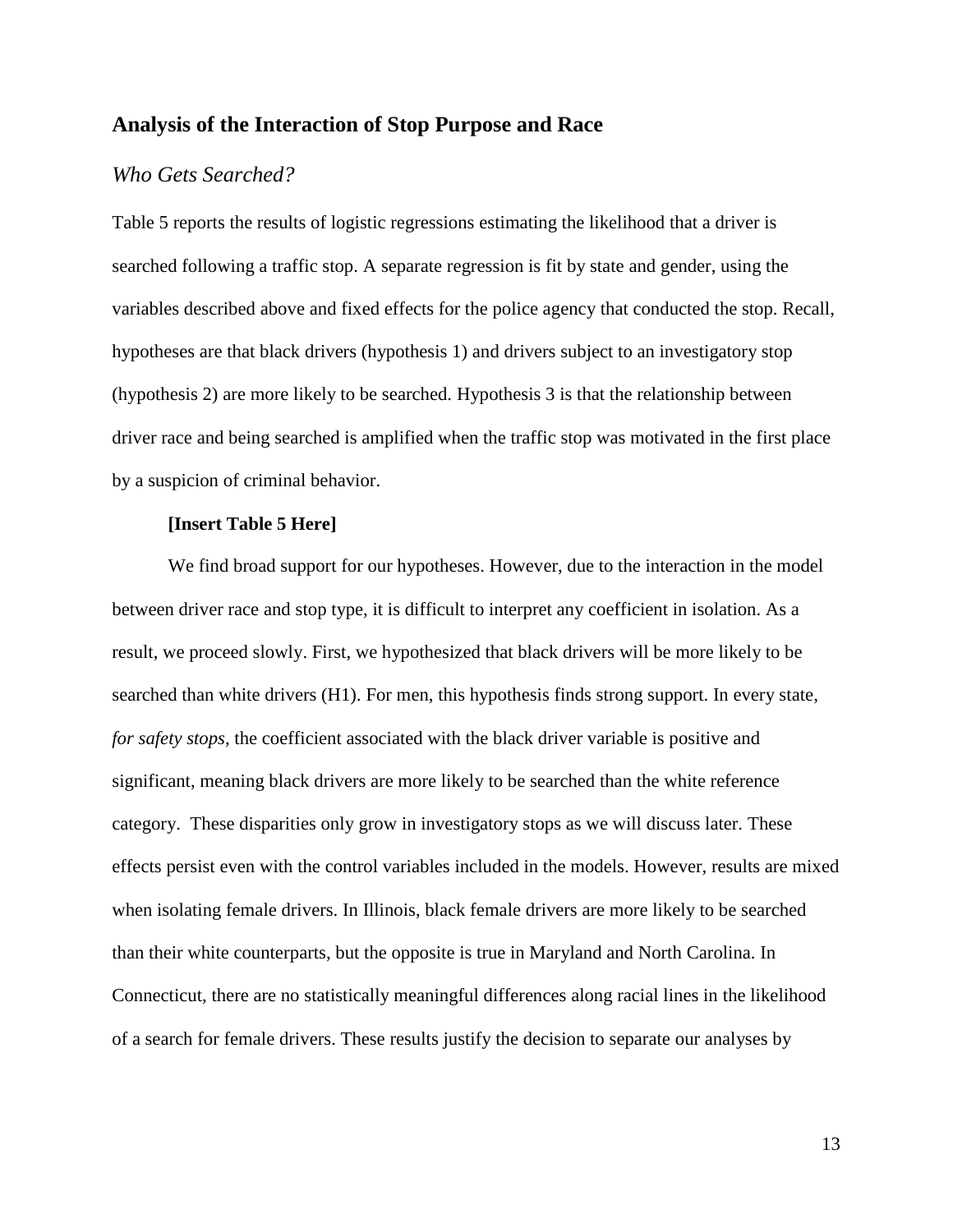gender and suggest that stereotypical criminal profiles are a major driver of both racial and gender disparities.

Second, we hypothesized that those subject to an investigatory rather than a safety stop will be more likely to be searched. In three of the four states, there is statistically significant support for this hypothesis: drivers pulled over in investigatory stops are more likely to be searched, compared to those pulled over for safety violations. In Connecticut, Illinois, and North Carolina, the investigatory stop coefficient is positive and statistically significant as hypothesized. In Maryland, however, the investigatory stop coefficient is negative and significant, counter to our prediction. Results are substantively the same for male and female drivers.

Finally, support for hypothesis 3 would be seen if the coefficient associated with the interaction term is positive and statistically significant. In Maryland, North Carolina, and Illinois, we find support for male and female drivers. This means that black drivers (regardless of their gender) pulled over for an investigatory purpose are facing an added penalty, above and beyond the impact of just being black or just being pulled over in an investigatory stop. Results are different for Connecticut. For male drivers, there is no statistically meaningful evidence of the interactive effect we find for the other states. For female drivers, the interaction appears to work in the opposite direction, meaningful that white female drivers are more likely to be search after investigatory stops. This further emphasizes the different gender dynamics driving police behavior.

Figure 1 helps illustrate the substantive importance of these findings, showing the predicted probabilities drawn from the estimates in Table 5. Panel A looks at male drivers and panel B female drivers. The lines at the top of each bar show 95% confidence intervals. In every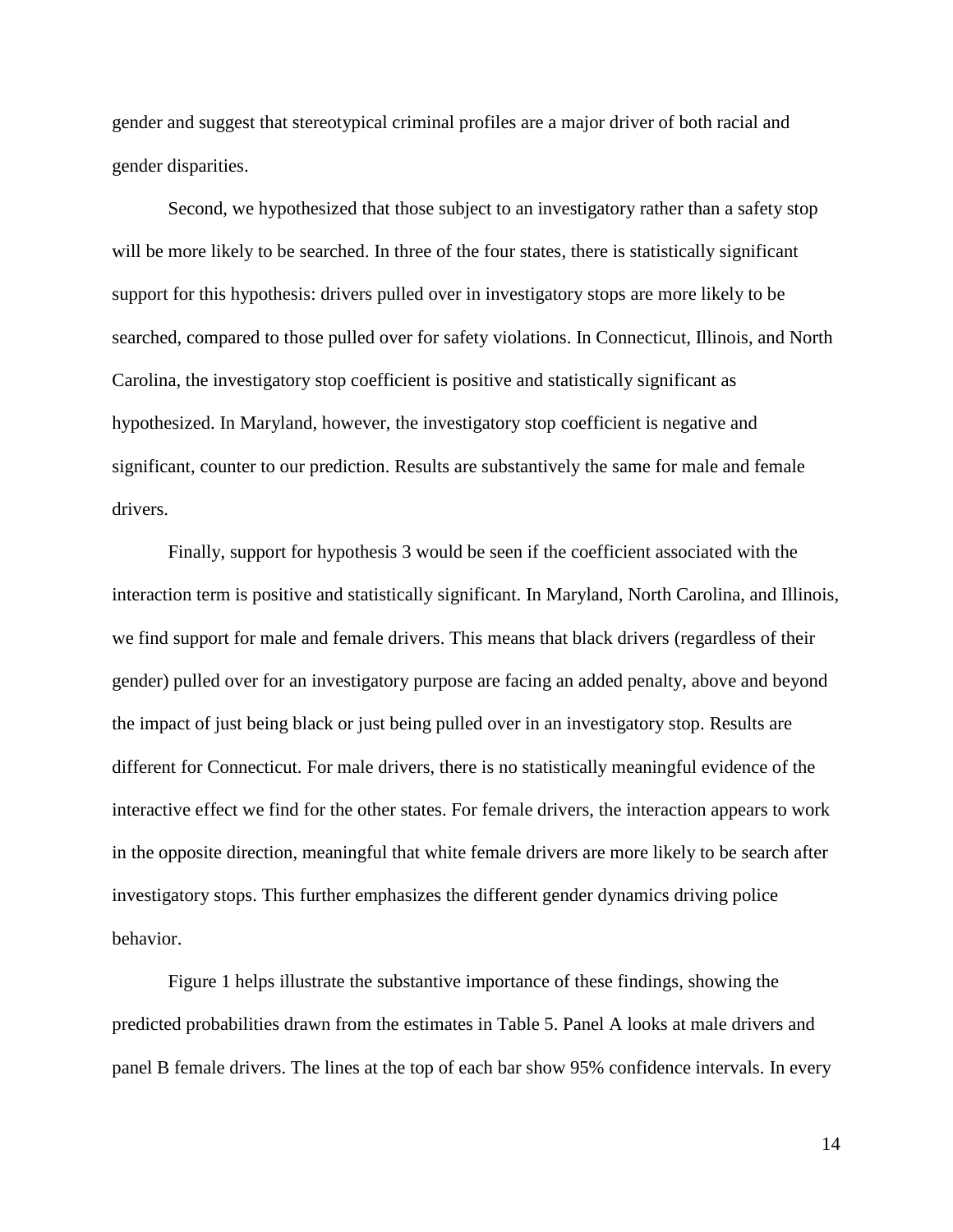state, black drivers are more likely to be searched following either an investigatory or safetyrelated stop. Additionally, in every state except for Maryland drivers (white or black) are more likely to be searched after an investigatory stop. For example, in Illinois, the predicted probability of a black driver being searched following a safety stop is approximately 2.5 percent, while a white driver in a similar situation sees a predicted probability of being searched of approximately 1.0 percent. Figure 1 also makes clear the variation across states: in some states there is only a minor increase in the probability of being searched following an investigatory stop, while in others this is a much larger increase. Furthermore, the added penalty black drivers face following an investigatory stop varies. This hints that there is important variation between the states (i.e., culture, policy, etc.) that could be explored in future studies, but this is outside of the scope of the current paper.

Figure 1b, which plots the predicted probabilities for female drivers, provides only mixed support for our hypotheses. In Illinois, Maryland, and North Carolina, black female drivers are more likely to be search after an investigatory stop, but the opposite is true in Connecticut. Note too that the confidence intervals are wider, indicating less certainty about the point predictions. Female drivers are less likely to be searched than males, so there are fewer observations.

#### **[Insert Figure 1 Here]**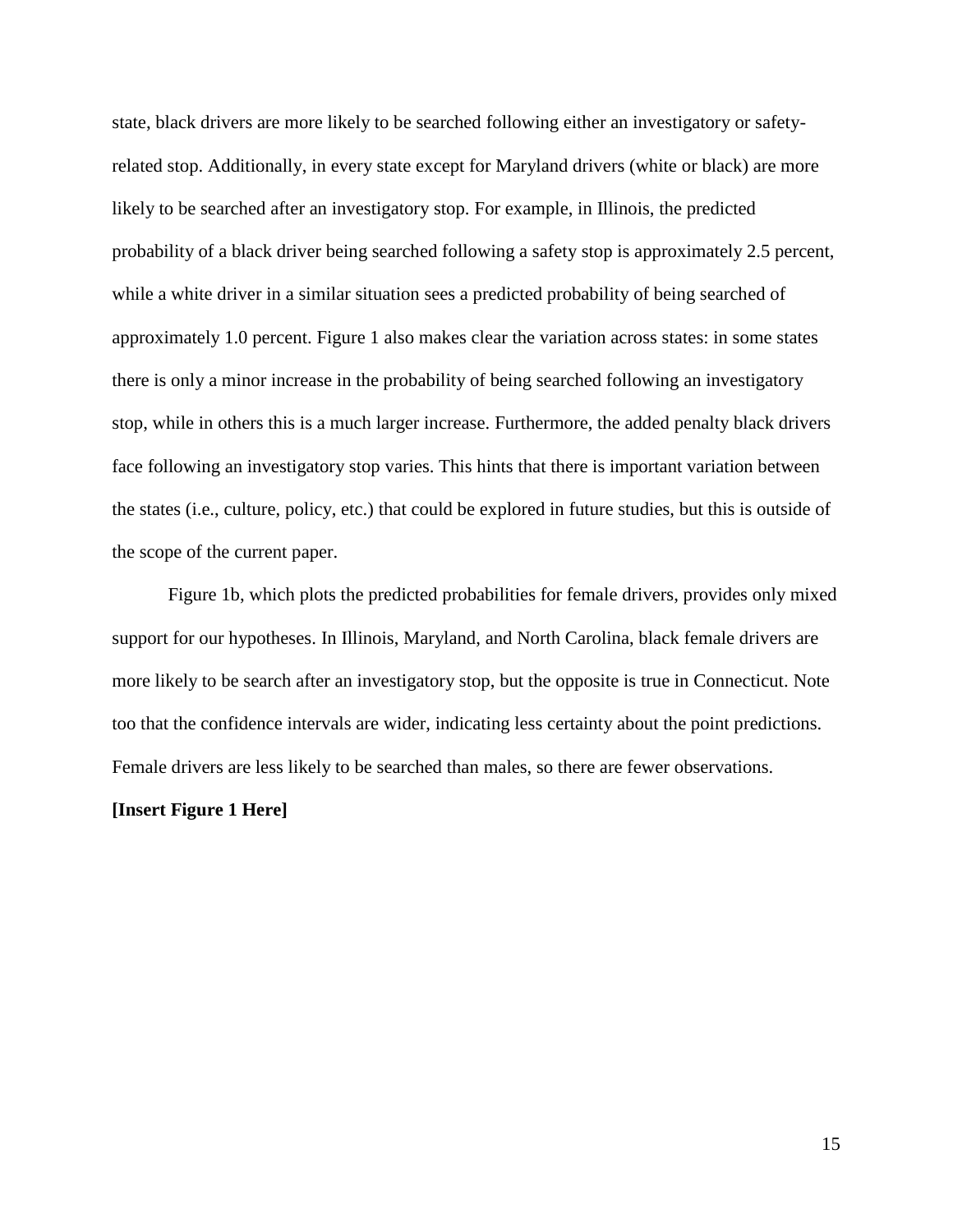Figure 2 shows the increase in predicted probability of search for black drivers as a differencein-difference for the four predicted probabilities shown in Figure 1. Black drivers are generally more likely to be searched than white drivers, but this figure shows how that disadvantage grows when the underlying stop is investigatory rather than safety-related. This demonstrates the distinct impact of the investigatory stop and race interaction, which amplifies the risk of a search for black drivers. Figure 2 demonstrates that for men we see a consistent racial penalty for blacks in investigatory stops. In North Carolina, this accounts for a roughly 3 percent increase in the likelihood of being searched, more than half the average search rate. For women, we see a much smaller effect than for men, about one third the average effect, and this relationship is not significant in Connecticut or North Carolina.

In addition to facilitating a test of our hypotheses, the models demonstrate that there are important driver characteristics to consider, beyond race of the driver. Age has a consistently negative and significant effect: searches are targeted on younger drivers. There are mixed findings for out-of-state drivers. In Connecticut, out-of-state drivers are more likely to be searched to a significant degree, while in Maryland the effect is negative and not statistically significant. We see that high disparity officers (or "bad apples") are always more likely to search drivers to a significant degree, but this is by construction as we defined these officers as having searched drivers at above the mean search rate for their agency. The importance of this variable is that, where present, it does not reduce the powerful racial effects apparent in the other coefficients; "bad apples" are far from the entire story. We also see that in Illinois (the only state with the information), vehicle age has a significant adverse effect on search rates, which reinforces previous findings as well. Importantly, where we can control for more variables, none of them causes the race effects to be attenuated.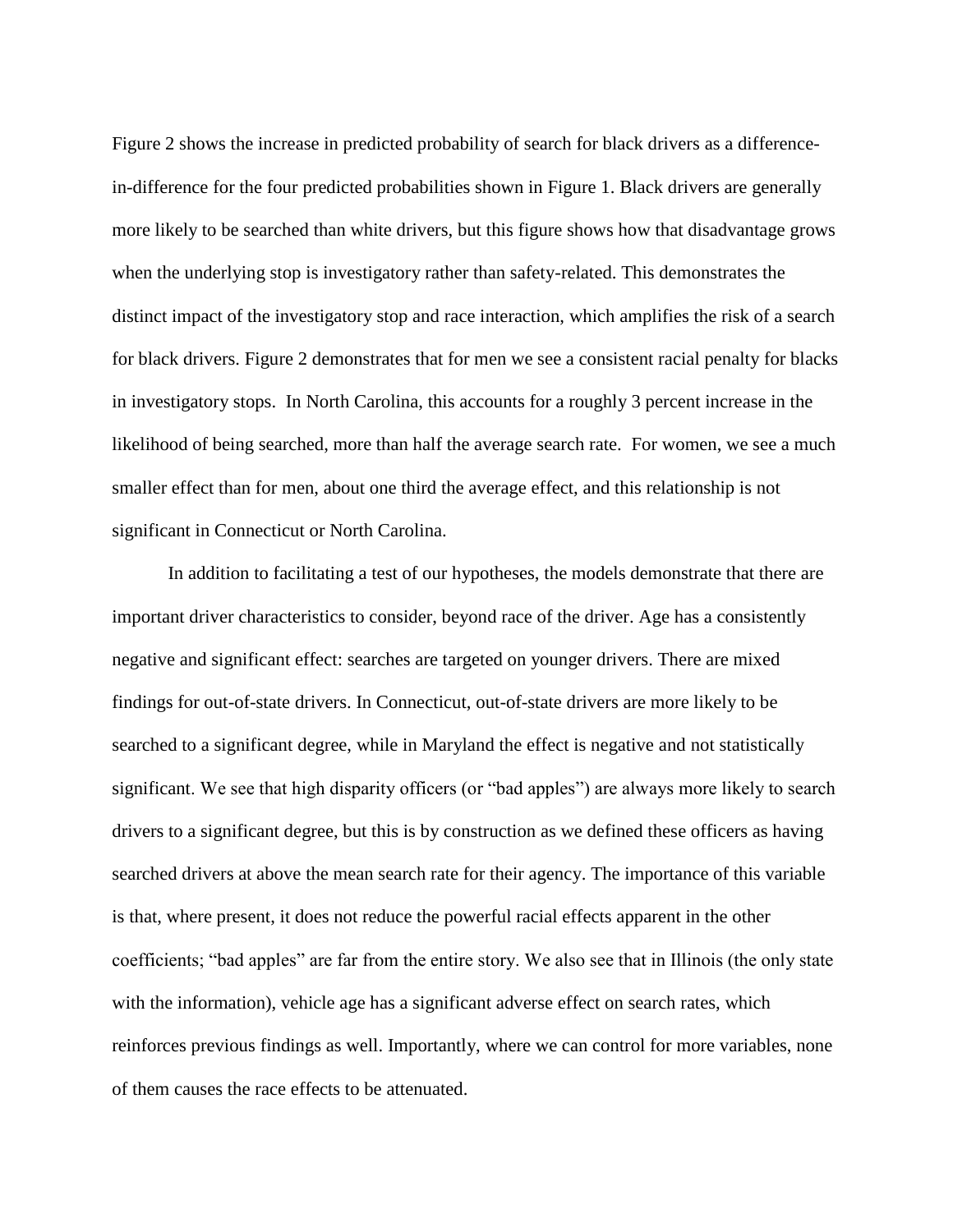## **[Insert Figure 2 Here]**

Overall, results support our hypotheses – very clearly for male drivers, and somewhat less so for female drivers. Black drivers are more likely to be searched than white drivers following a traffic stop. We show that in most cases those pulled over in investigatory stops are searched more than those pulled over in safety stops (and in the case where this is not true, there is still a large racial disparity). Finally, we demonstrate the relationship between race and investigatory stops is interactive, that is, that there is an additive effect for being both black and being in an investigatory stop that is more than the sum of its parts. In the next section, we turn to the rates at which these searches yield contraband.

## *Who is found with Contraband?*

The previous analysis ignores whether observed differences are due to differential criminality rates. To address this, we perform an outcome-based test to examine whether the drivers that are searched tend to be found with contraband. The logic of an outcomes-based test is as follows: if black drivers are found to be carrying contraband more than white drivers then searching black drivers more is justified, as the police are just targeting their searches on those who carry contraband. Conversely, if black drivers are found with contraband less often, then the higher search rates are not justified by correspondingly high rates of contraband possession. Table 6 reports the results of the logistic regression predicting the likelihood of finding contraband given a driver has been searched. Thus, this analysis is limited to drivers who are searched, rather than all drivers.

## **[Insert Table 6 Here]**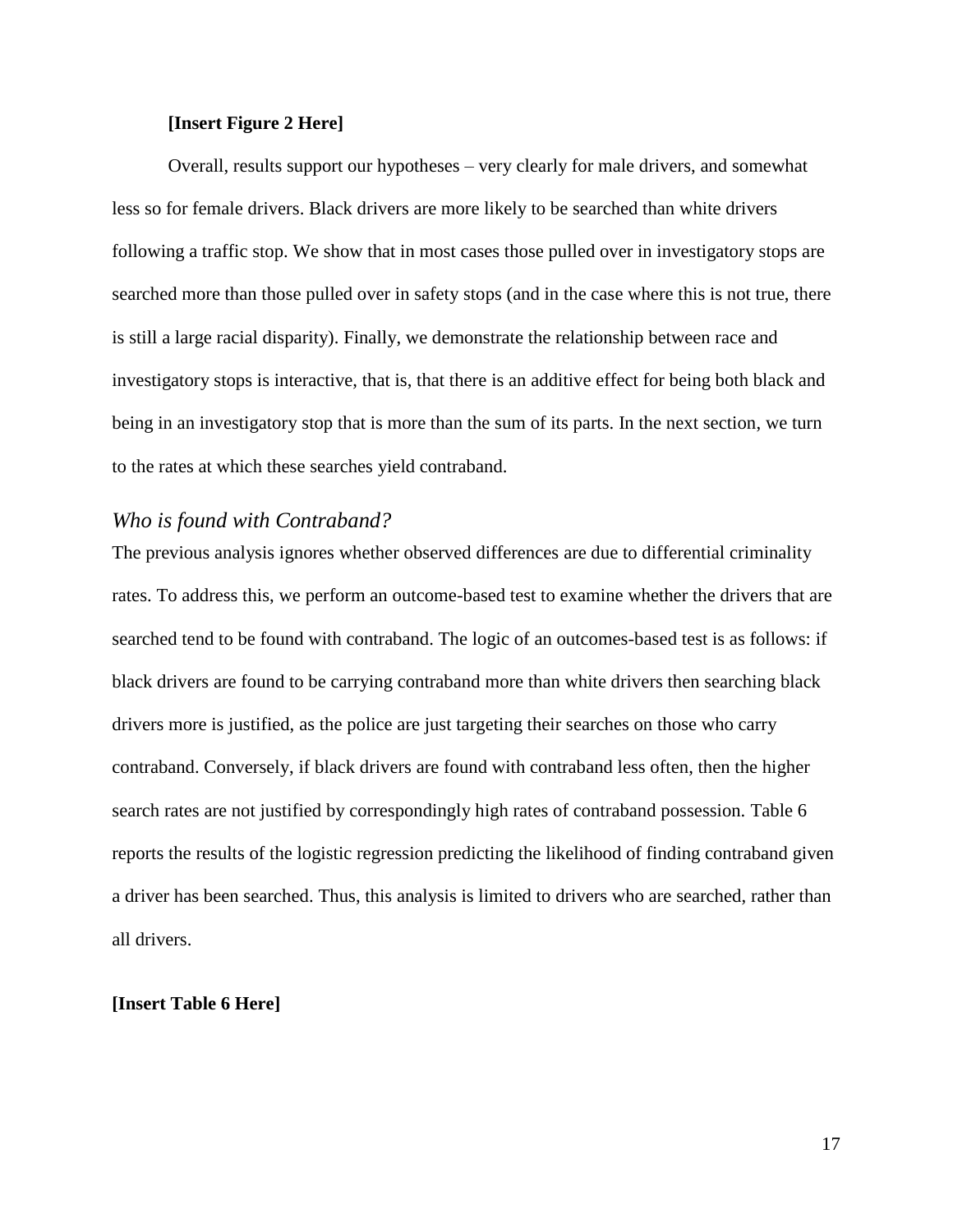We hypothesized that black drivers will be less likely to be found carrying contraband, less contraband will be found in investigatory stops, and this disparity will be greater for investigatory stops than safety stops (H4). The results shown in Table 6 generally support our hypothesis, for men and women. In three of four states, we see a negative and statistically significant coefficient associated with the black driver variable, meaning that black drivers in safety stops are less likely to be found with contraband. In North Carolina, we see that black drivers in safety stops are actually more likely to be found with contraband which is contrary to our expectations. Our expectations for investigatory stops are largely confirmed for men, but we see less support for women. For White men, in two states, we see a positive and significant coefficient on the investigatory stop variable, meaning White drivers in investigatory stops are more likely to be found with contraband than White drivers in safety stops. However, for White women we see a negative and significant coefficient in two states and a positive and significant coefficient in one state, largely contrary to our expectations. For Black drivers the relationship is more stable across gender, and in line with our expectations. Except for the case of Black women in CT (where we do not see statistical significance), the interaction term is negative, and in four cases it is both negative and significant. This means that black drivers searched after an investigatory stop are less likely to be found with contraband. While support is mixed, this generally supports hypothesis 4. While Black drivers are more likely to be searched in investigatory stops, they are less likely to be found with contraband, demonstrating that the racial disparities observed are not explained by "good policing".

To better illustrate these findings, we once again turn to predicted probability plots. Figure 3 shows the predicted probabilities for finding contraband across race, gender, and stop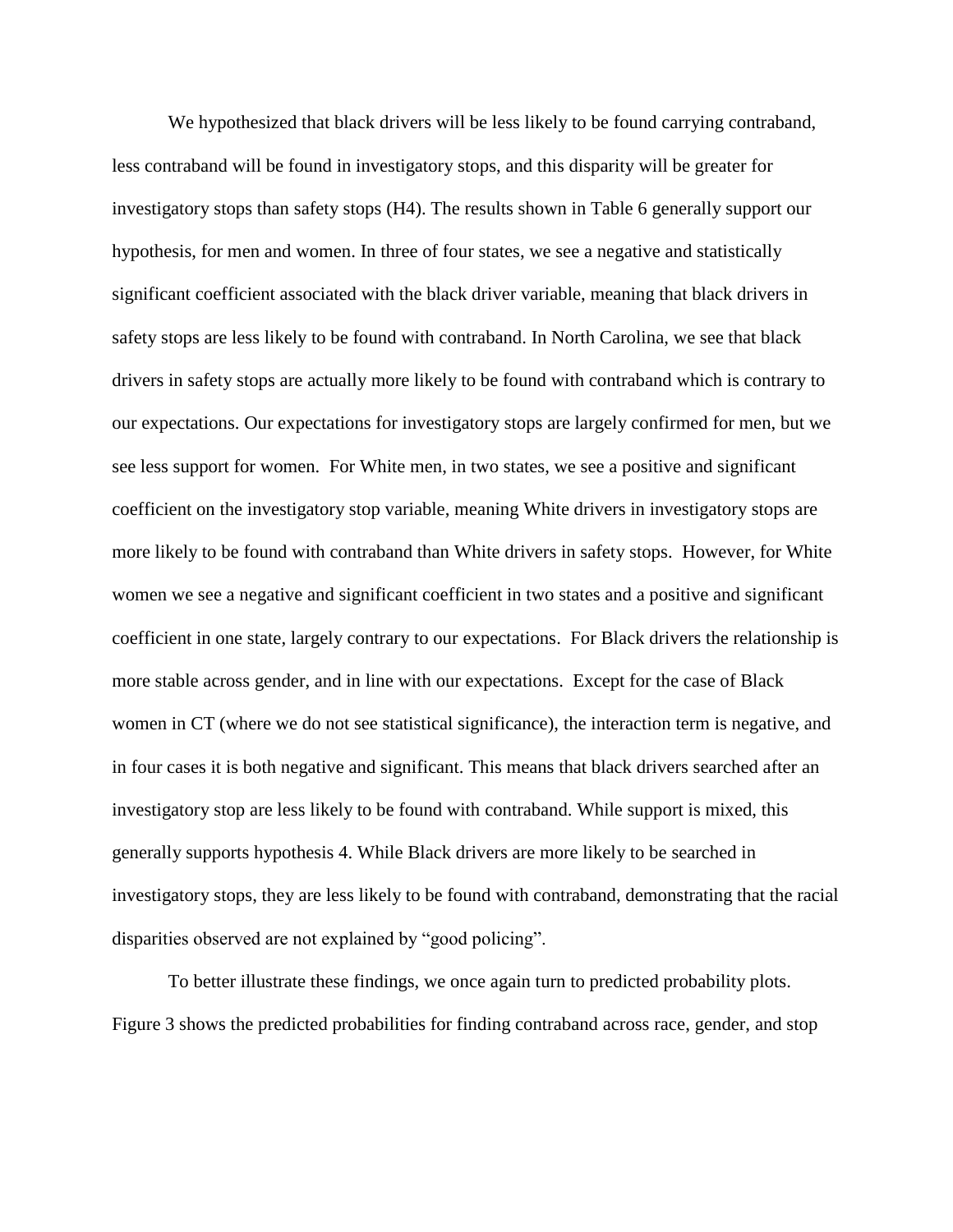type for all four states. As in the previous section, 95 percent confidence intervals are shown, and the all other variables are held to their mean or mode as is appropriate.

#### **[Insert Figure 3 Here]**

Figure 3a shows that contraband hit rates following stops of a given type are lower for black male drivers compared to white males, with one exception: safety stops in North Carolina. (To see this, compare bars of the same shade of grey within each state.) This demonstrates support for hypothesis 4. The figure also demonstrates that the racial disparity is higher for investigatory stops than it is for safety stops. (To see this, compare the difference between the darker bars and see that it tends to be higher than the difference between the lighter bars.) In the case of North Carolina, we see that while black drivers are more likely than white drivers to be found carrying contraband in safety stops, the reverse is true for investigatory stops. Figure 3b shows very similar results. Except for North Carolina safety stops, Black women are less likely to be found with contraband following a stop. We see the racial disparity tends to be slightly higher in investigatory stops for women, but this relationship is not as stark as it is for men.

Combined, these analyses paint a compelling, largely consistent, and bleak picture. Black drivers are more likely to be searched by the police, and these searches are not justified by contraband hit rates – this is especially true for black men. These disparities are exacerbated by institutionalized policing practices, in this case the investigatory stop. Searches following investigatory stops show higher racial disparities than those following traffic safety stops, even though they are less likely to find that driver to be carrying contraband. Not only do black drivers face disparities in traffic stop treatment, but these differences are not justified by higher rates of discovery of contraband.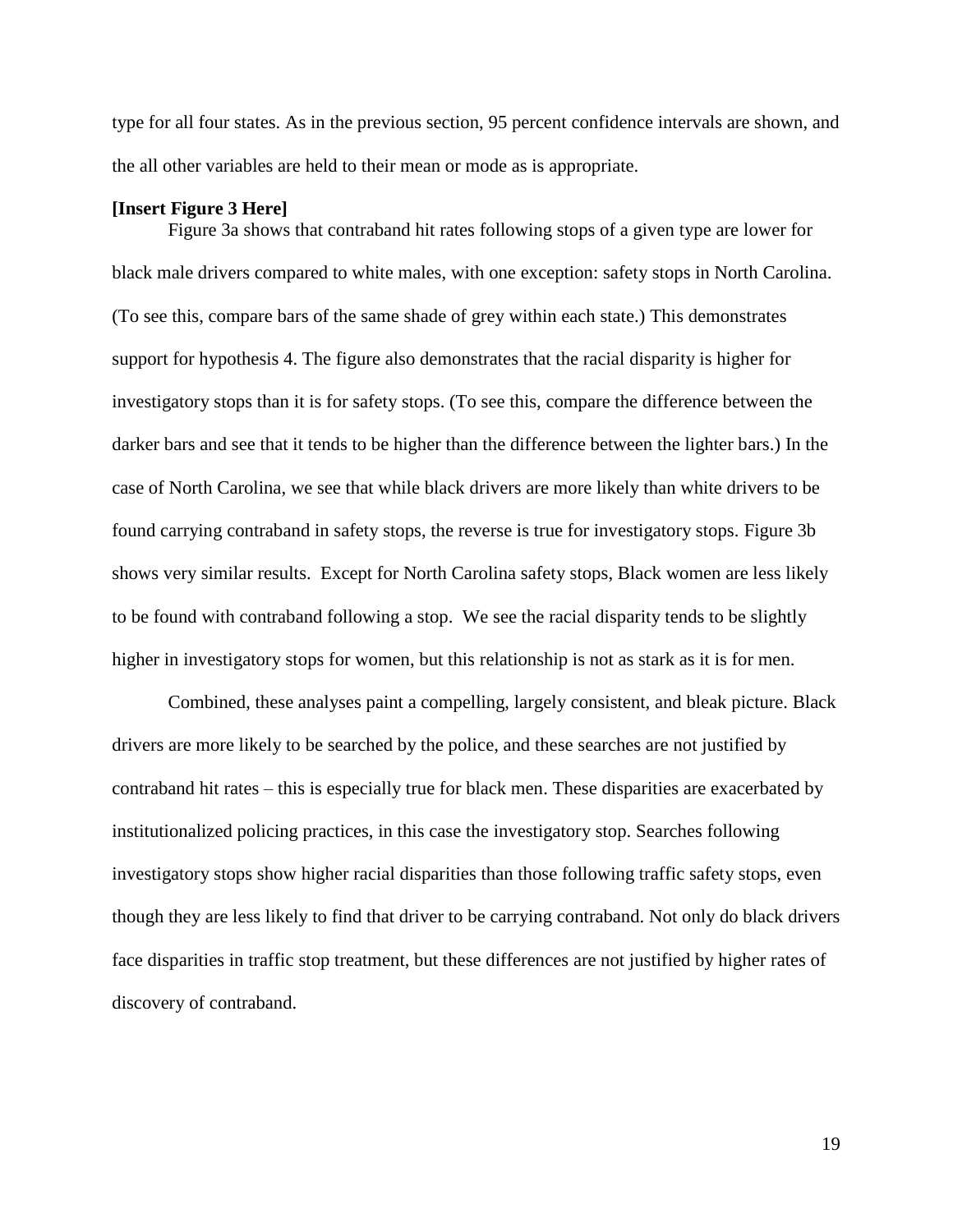## **Discussion**

Looking at more than 40 million traffic stops across four states, we asked a simple question: Are police using the pretext of expired registration tags or broken tail lights as an excuse to conduct a criminal investigation based on a stereotype that makes young black male drivers particularly vulnerable to investigation? The answer is yes. Our findings are therefore troubling and yet they point to a simple reform that may be effective in reducing disparities: stop using the traffic code as a pretext for criminal investigations. Doing so would result in more racially equitable outcomes and would have other benefits as well.

First, the routine and high-volume use of traffic stops as a crime fighting tool is a needlein-the-haystack statistical proposition, and its public safety benefits must be weighed against its costs. In *Whren*, the Supreme Court assessed the costs to be low, and implicitly made the reasonable assumption that the benefits were appreciable, given that the practice was so widespread. It is time to question that. Contraband hit rates are low, and the vast majority of contraband "hits" are very small amounts, typically not leading to arrest even when contraband is found (see Baumgartner et al. 2018 for more information).

Beyond the low pay-off in public safety by identifying criminals and arresting them, the routine and large-scale use of the traffic code as an excuse to investigate drivers of color has a strongly negative effect on citizen trust. When we look for reasons to explain low levels of trust and cooperation between communities of color and the forces in blue sworn to protect them, it is obvious that over-targeting young men of color is not likely to breed trust and cooperation. Rather, alienation, anger, and withdrawal are predictable results of feelings of unfair interactions with the criminal justice system (Tyler and Jackson 2013; Tyler, Jackson and Mentovich 2014).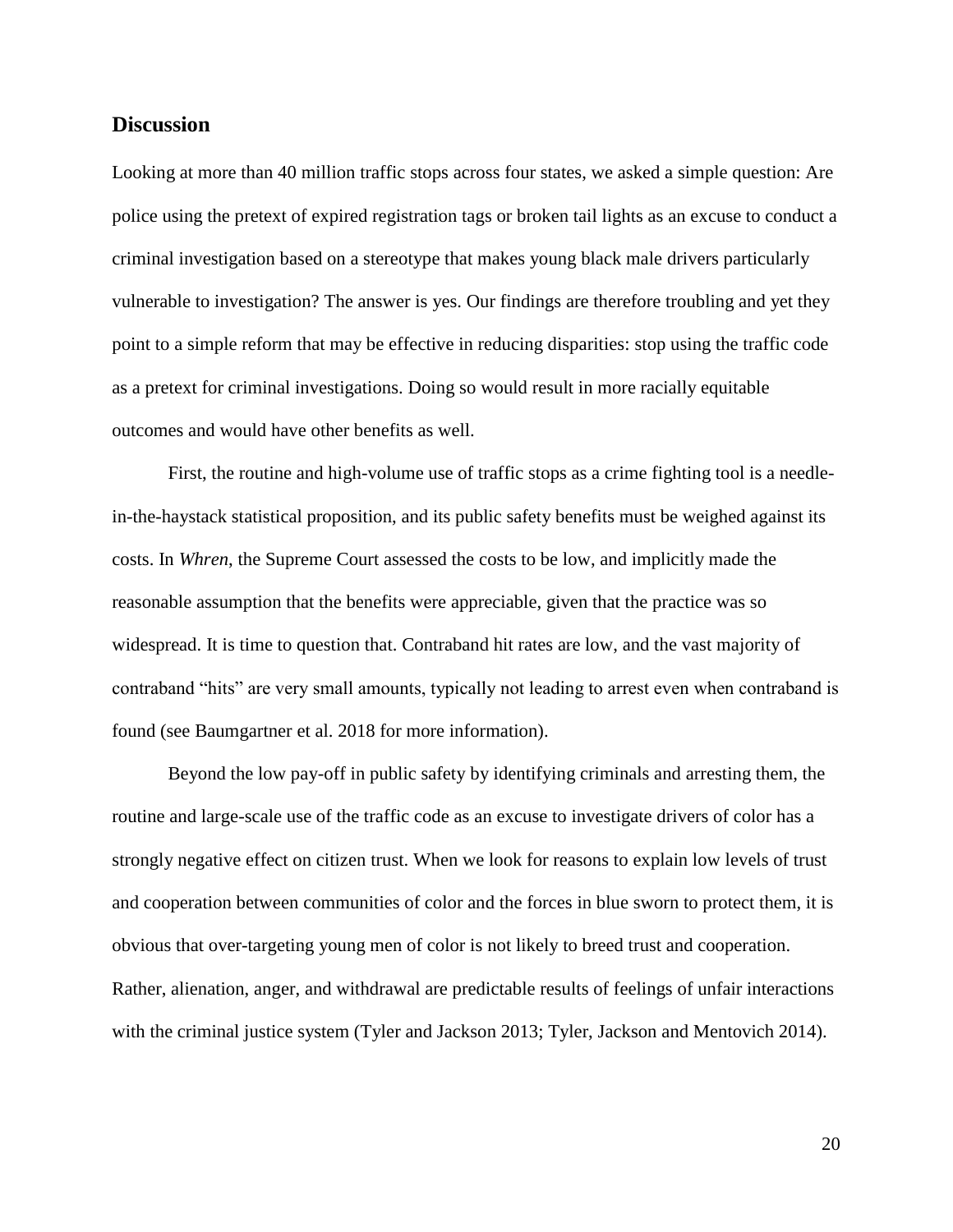Finally, removing police traffic patrols based on investigations would allow the police to reallocate their resources to other activities: Traffic patrols could focus on reducing accidents, which kill tens of thousands of Americans each year. Other resources could be directed toward targeted investigations of criminality, not hunch- and stereotype-based investigations that typically come up empty.

Of course, we have concentrated our analyses on black and white drivers alone. There are stereotypes associated with other racial-ethnic categories, like Latinx, Asian, and Native Americans as well, that shape police treatment and traffic stop outcomes. However, because this analysis focuses on gender and stop type, in addition to race, we did not have the space to sufficiently address the way that other racial-ethnic stereotypes may affect treatment and traffic stop outcomes. Previous work has demonstrated that Latinx, especially young men, are targeted for searches during police traffic stops (Baumgartner, Epp, and Shoub 2018; Christiani 2020) – and that the stereotypes shaping treatment of Native Americans lead to high levels of scrutiny, but those that exist for Asians lead to lower levels of scrutiny (Christiani 2020). Future work may expand on the way that other stereotypes interact with stop purpose in order to produce disparate outcomes in policing.

"Driving while black" surged to the national consciousness and debate in the late-1990s. North Carolina was the first state in the nation to mandate the collection of demographic information on routine traffic stops. It is worth remembering the premise and the supposed promise of this legislation. In an editorial praising the bill, the Raleigh *News and Observer* wrote: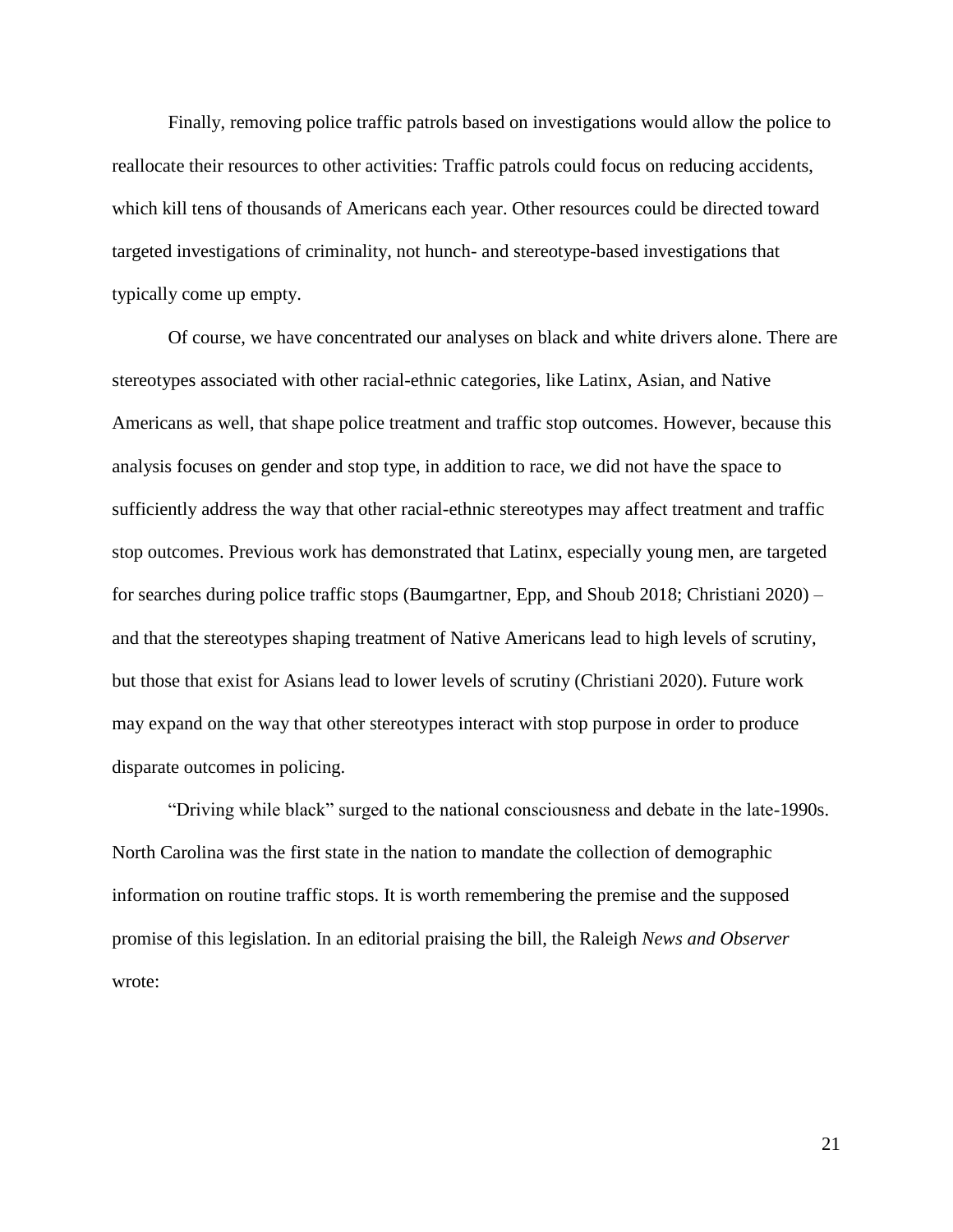The numbers ... should settle this issue of equitable treatment once and for all…. If the patrol is, as many blacks believe, unfairly targeting them, it must be stopped

immediately. If not, the patrol deserves to be exonerated (Editorial Board 1999). Now we know the results, for North Carolina and other states; they could hardly be clearer. But police agencies have changed from suggesting that disparities are unacceptable indicators of bias and must be eliminated to suggesting that unobserved factors explain the persistent differenced uncovered in virtually every police agency where they have been investigated. Our results show that this is not true. Moreover, they point to a simple solution: focus on traffic safety.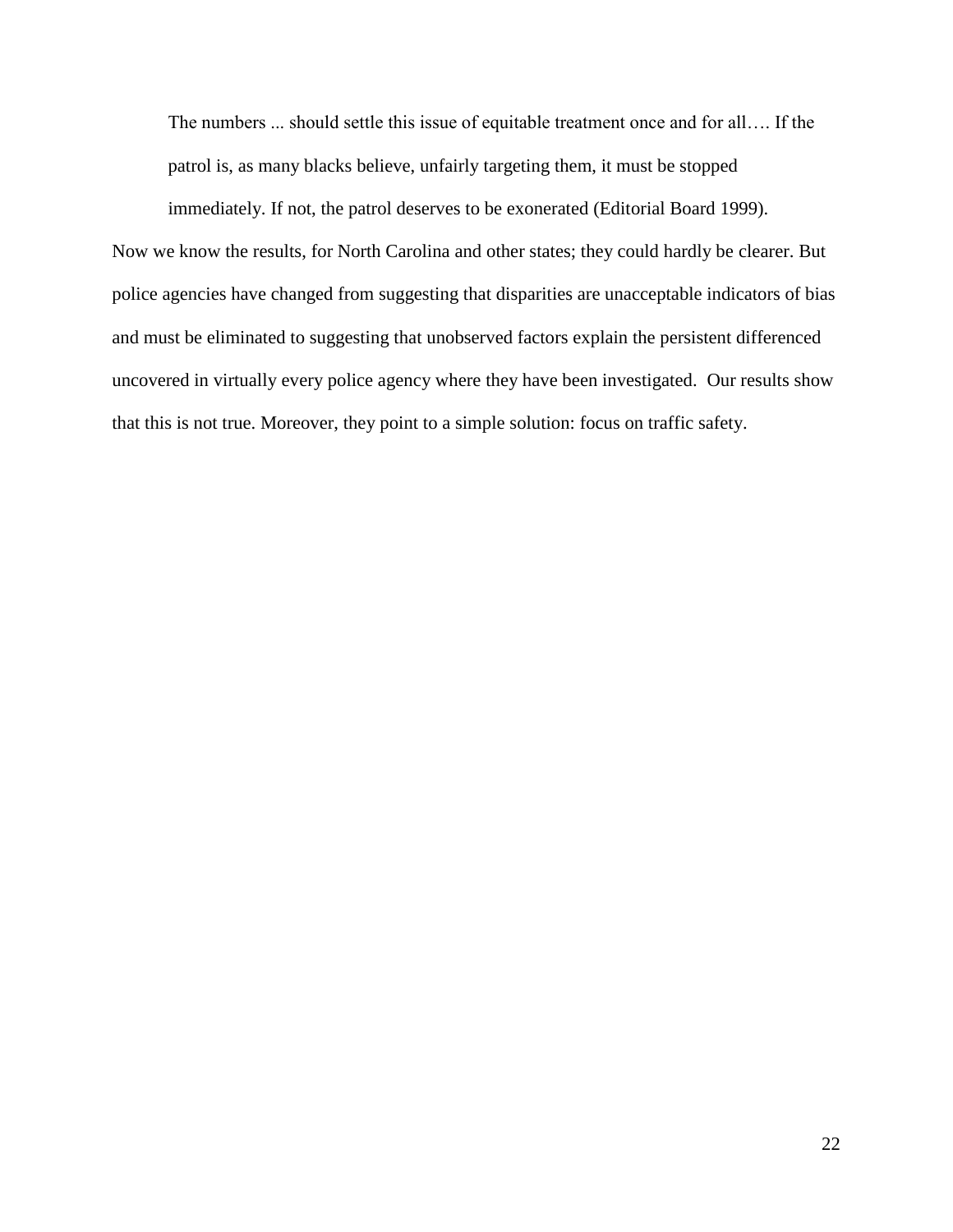# **Notes**

 $<sup>1</sup>$  In appendix C, we replicate our analysis using gender as an interaction term, rather than</sup> separately modeling by gender, and the results are robust to this specification.

 $2 \text{ A number of other states require the collection of data about the racial breakdown of who is }$ stopped and what happens to them afterwards, but many of these do not make the micro-level data publicly available or do not report either whether a driver is searched, whether contraband is found, or initial stop purpose. For a summary see Baumgartner, et al. 2017.

<sup>3</sup> Unfortunately, the only information about officers included in any of these datasets is an officer identifier in the North Carolina, Maryland, and Connecticut data sets, and the age of the officer in the Illinois data set. This means that while we can identify and control for high disparity officers in most of our models, we cannot control for officer race or gender, which have been found to matter.

<sup>4</sup> These datasets are very large, and using fixed effects for each agency exceeded computational resources. We sought to drop as little information as possible in each state while staying within our computational capabilities. If we did not institute these thresholds, we would not be able to use a model that accounts for agency differences, which likely matter.

<sup>5</sup> The size of the data also made specifying an agency-level random effects model impossible without much more stringent data thresholds.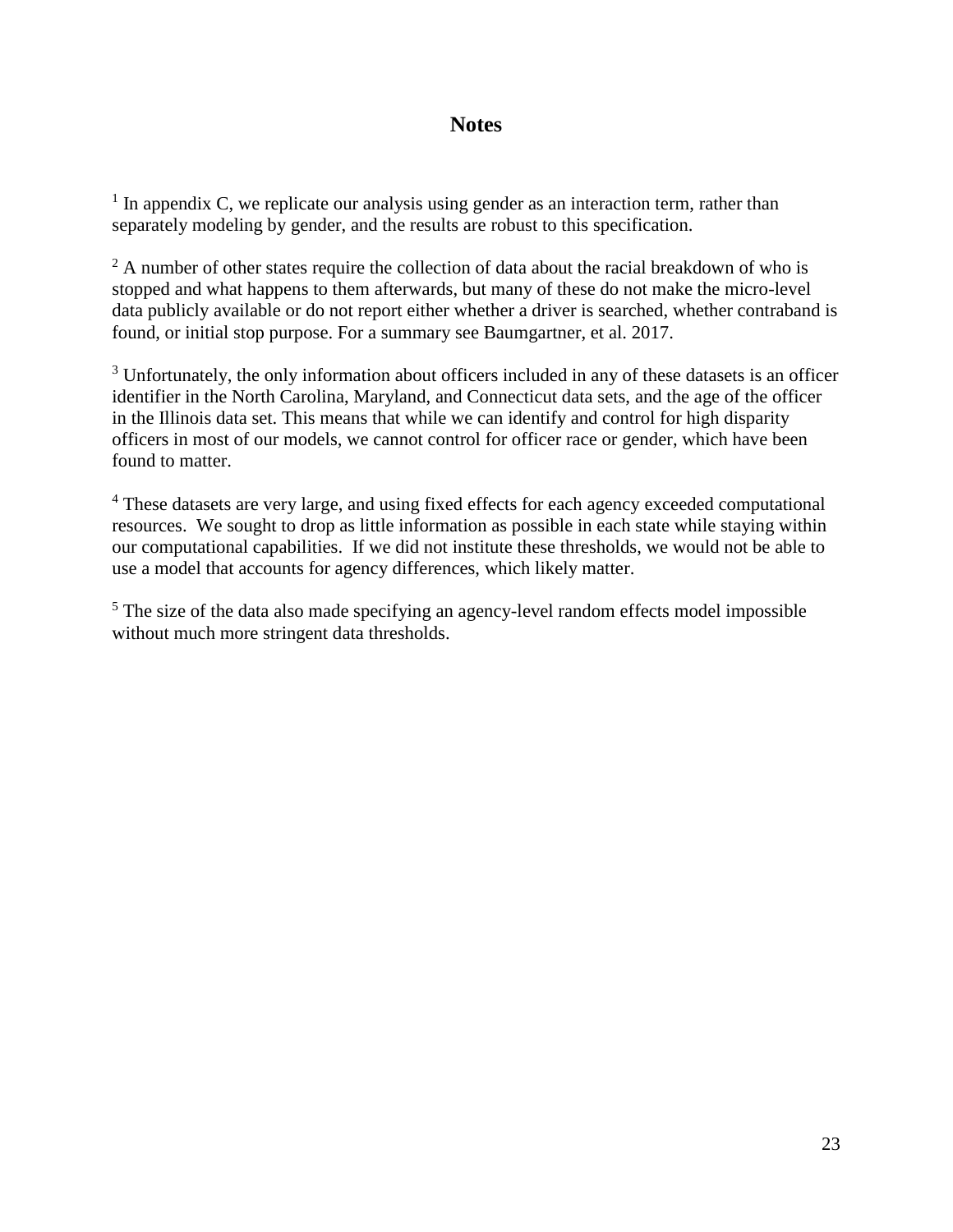# **References**

- Anderson, Kristin J. 2010. *Benign Bigotry: The Psychology of Subtle Prejudice*. New York: Cambridge University Press.
- Ayres, I. (2002). Outcome tests of racial disparities in police practices. *Justice Research and Policy, 4*(1-2), 131-142. doi:10.3818/JRP.4.1.2002.131
- Baumgartner, Frank R., Kate Bell, Luke Beyer, Tara Boldrin, Libby Doyle, Lindsey Govan, Jack Halpert, Jackson Hicks, Katherine Kyriakoudes, Cat Lee, Mackenzie Leger, Sarah McAdon, Sarah Michalak, Caroline Murphy, Eyan Neal, Olivia O'Malley, Emily Payne, Audrey Sapirstein, Sally Stanley, Kathryn Thacker. Forthcoming, 2020. Intersectional Encounters: Representative Bureaucracy and the Routine Traffic Stop. *Policy Studies Journal* in press.
- Baumgartner, Frank R., Derek A. Epp, Kelsey Shoub, and Bayard Love. 2017. Targeting Young Men of Color for Search and Arrest during Traffic Stops: Evidence from North Carolina, 2002–2013. *Politics, Groups, and Identities* 5, 1: 107–31.
- Baumgartner, Frank R., Leah Christiani, Derek A. Epp, Kevin Roach, and Kelsey Shoub. 2017. Racial Disparities in Traffic Stop Outcomes. *Duke Forum for Law and Social Change* 9: 21-53.
- Baumgartner, Frank R., Derek A. Epp, and Kelsey Shoub. 2018. *Suspect Citizens: What 20 Million Traffic Stops Tell Us about Policing and Race.* New York: Cambridge University Press.
- Becker, Gary. S. 1957. *The Economics of Discrimination*. Chicago: University of Chicago Press.
- Becker, Gary. S. 1993. Nobel lecture: The economic way of looking at behavior. *Journal of Political Economy* 101: 385–409.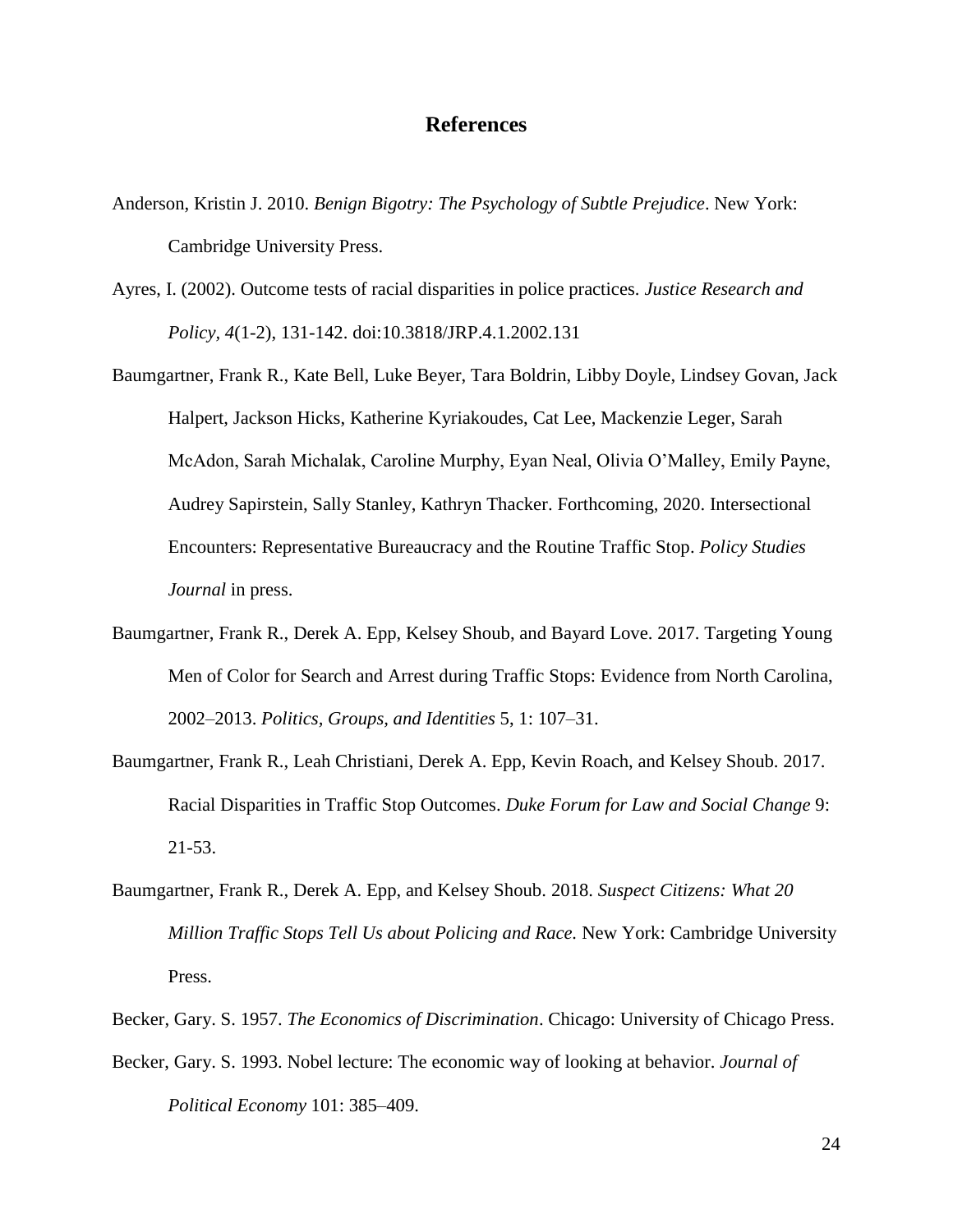Burch, Traci. 2013. *Trading Democracy for Justice.* Chicago: University of Chicago Press.

- Christiani, Leah. Forthcoming 2020. Intersectional stereotyping in policing: An analysis oftraffic stop outcomes. *Politics, Groups, and Identities*. [https://68886db1-4465-4fe2-aa45-](https://68886db1-4465-4fe2-aa45-469256ceebdf.filesusr.com/ugd/5e9b83_04e4752b92c74dacac8ba9aa90615d79.pdf) [469256ceebdf.filesusr.com/ugd/5e9b83\\_04e4752b92c74dacac8ba9aa90615d79.pdf](https://68886db1-4465-4fe2-aa45-469256ceebdf.filesusr.com/ugd/5e9b83_04e4752b92c74dacac8ba9aa90615d79.pdf)
- Correll, J., B. Park, C. M. Judd, and B. Wittenbrink. 2002. The Police Officer's Dilemma: Using Ethnicity to Disambiguate Potentially Threatening Individuals. *Journal of Personality and Social Psychology* 83, 6: 1314–1329.
- Dollar, Cindy Brooks. 2014. Racial threat theory: Assessing the evidence, requesting redesign. *Journal of Criminology*.
- Eberhardt, Jennifer L., Phillip Atiba Goff, Valerie J. Purdie, and Paul G. Davies. 2004. Seeing Black: Race, Crime, and Visual Processing. *Journal of Personality and Social Psychology* 87, 6: 876–893.
- Eckhouse, Laurel, 2019. Race, Party, and Representation in Criminal Justice Politics. *Journal of Politics* 81, 3: 1143-1152.
- Editorial Board. 1999. Who's being stopped? *Raleigh News and Observer*. February 19.
- Epp, Charles R., Steven Maynard-Moody, and Donald Haider-Markel. 2014. *Pulled Over: How Police Stops Define Race and Citizenship.* Chicago: University of Chicago Press.
- Fagan, Jeffrey and Garth Davies. 2000. Street Stops and Broken Windows: Terry, Race, and Disorder in New York City. 28 *Fordham Urban Law Journal.*
- Fagan, J. and Geller, A., 2015. Following the script: Narratives of suspicion in Terry stops in street policing. *University of Chicago Law Review*, *82*, p.51.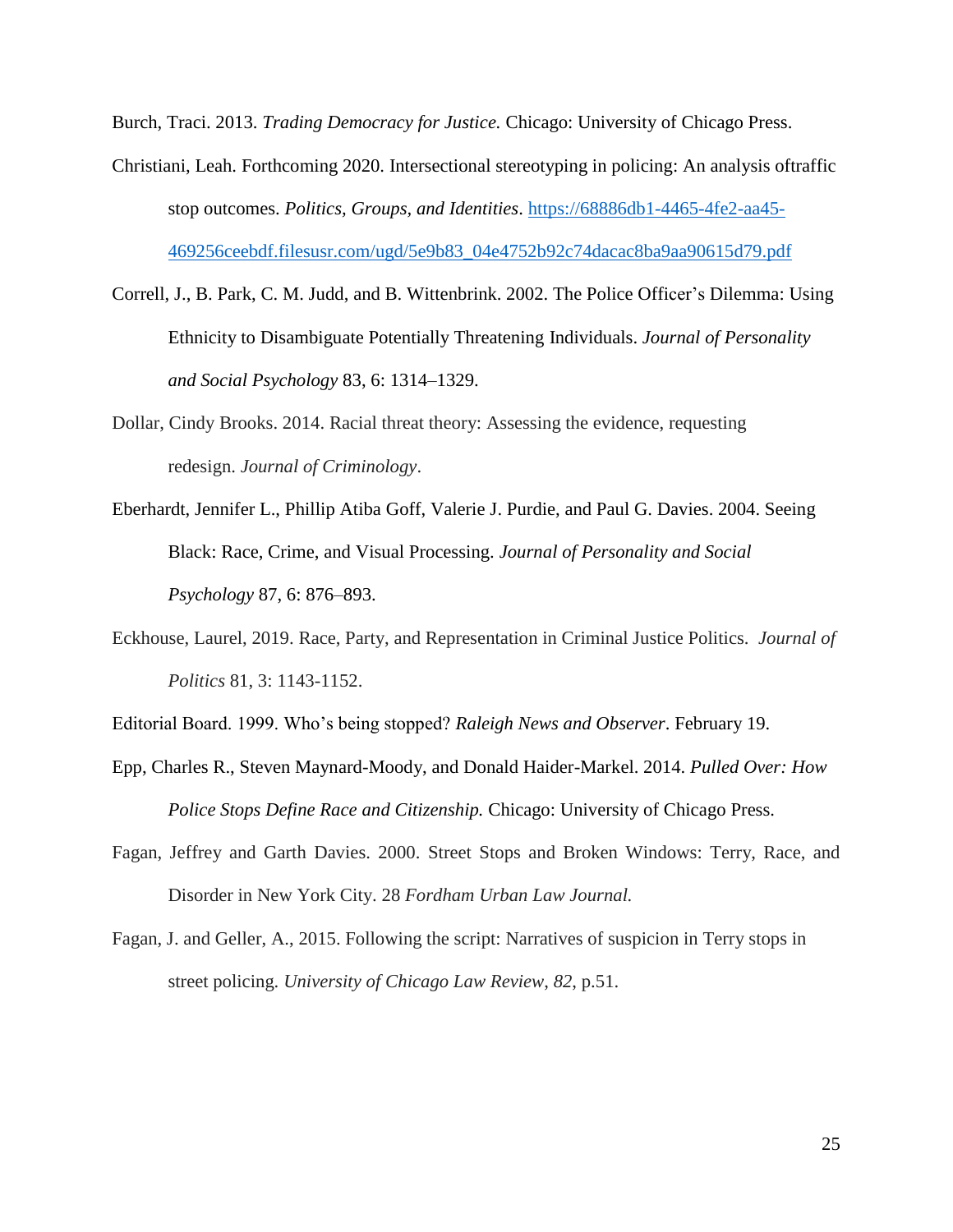- Gelman, Andrew, Jeffrey Fagan, and Alex Kiss. 2007. An analysis of the New York City police department's "stop-and-frisk" policy in the context of claims of racial bias. *Journal of the American Statistical Association* 102, no. 479: 813-823.
- Gibson, James L., and Michael J. Nelson. 2018. Blacks and Blue: How and why African Americans Judge the American Legal System. New York: Oxford University Press.
- Gilliam, Franklin D. Jr. and Shanto Iyengar. 2000. Prime Suspects: The Influence of Local Television News on the Viewing Public. *American Journal of Political Science* 44, 3: 560–573.
- Glaser, Jack. 2006. The Efficacy and Effect of Racial Profiling: A Mathematical Simulation Approach. *Journal of Policy Analysis and Management* 25, 2: 395–416.
- Glaser, Jack. 2015. *Suspect Race: Causes and Consequences of Racial Profiling*. New York: Oxford University Press.
- Glaser, Jack, Katherine Spencer, and Amanda Charbonneau. 2014. Racial bias and public policy. *Policy Insights from the Behavioral and Brain Sciences* 1, no. 1: 88-94.
- Goel, S., Rao, J., & Shroff, R. (2016). precinct or prejudice? understanding racial disparities in new york city's stop-and-frisk policy. *Annals of Applied Statistics, 10*(1), 365-394. doi:10.1214/15-AOAS897
- King, Ryan D., and Darren Wheelock. 2007. Group threat and social control: Race, perceptions of minorities and the desire to punish. *Social Forces* 85, no. 3: 1255-1280.
- Knowles, J., Persico, N., & Todd, P. (2001). Racial bias in motor vehicle searches: Theory and evidence. *Journal of Political Economy, 109*(1), 203-229. doi:10.1086/318603
- Lerman, Amy E., and Vesla M. Weaver. 2014. *Arresting Citizenship: The Democratic Consequences of American Crime Control*. Chicago: University of Chicago Press.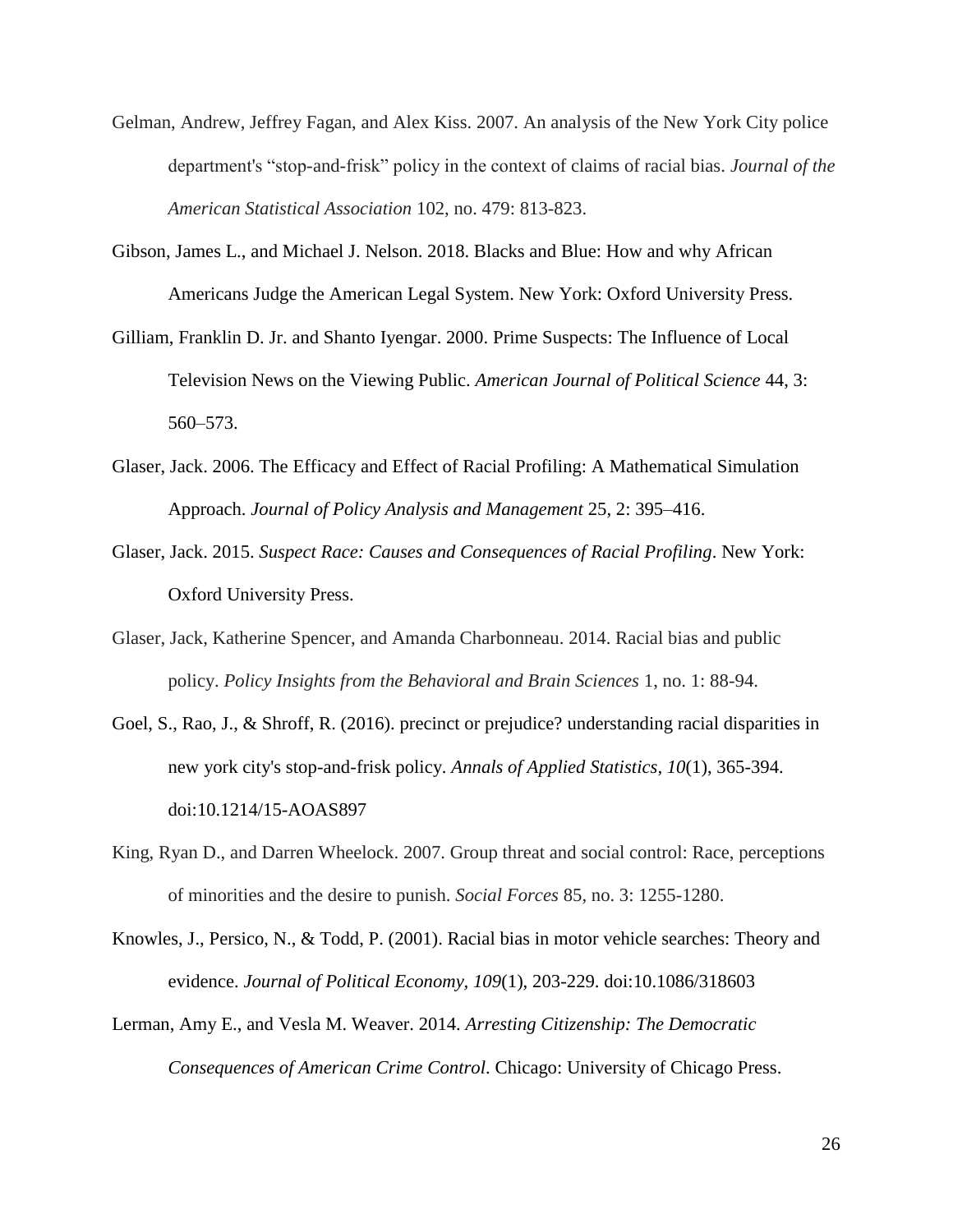- Lundberg, G. J. W., Neel, R., Lassetter, B., & Todd, A. R. (2018). Racial bias in implicit danger associations generalizes to older male targets. *PLoS One, 13*(6) doi:http://dx.doi.org.libproxy.lib.unc.edu/10.1371/journal.pone.0197398
- Meares, Tracey L., Tom R. Tyler, and Jacob Gardener. 2016. Lawful or Fair? How Cops and Laypeople Perceive Good Policing. *Journal of Criminal Law and Criminology* 105, 2: 297–344.
- Moore, Nina M. 2015. The Political Roots of Racial Tracking in American Criminal Justice. New York: Cambridge University Press.
- Payne, B. Keith. 2001. Prejudice and Perception: The Role of Automatic and Controlled Processes in Misperceiving a Weapon. *Journal of Personality and Social Psychology* 81, 2: 181-192.
- Payne, B. Keith. 2006. Split-Second Decisions and Unintended Stereotyping. *Current Directions in Psychological Science* 15, 6: 287-291.
- Peffley, Mark, and Jon Hurwitz. 2010. *Justice in America: The Separate Realities of Blacks and Whites*. New York: Cambridge University Press.
- Matthew Petrocelli, Matthew, Alex R. Piquero, and Michael R. Smith. 2003. Conflict Theory and Racial Profiling: An Empirical Analysis of Police Traffic Stop Data. *Journal of Criminal Justice* 31, 1: 1-11.
- Mondak, Jeffery J., Jon Hurwitz, Mark Peffley, and Paul Testa. 2017. The vicarious bases of perceived injustice. *American Journal of Political Science* 61, no. 4: 804-819.
- Mummolo, Jonathan, 2018a. Militarization fails to enhance police safety or reduce crime but may harm police reputation. *Proceedings of the national academy of sciences*, *115*(37), pp.9181-9186.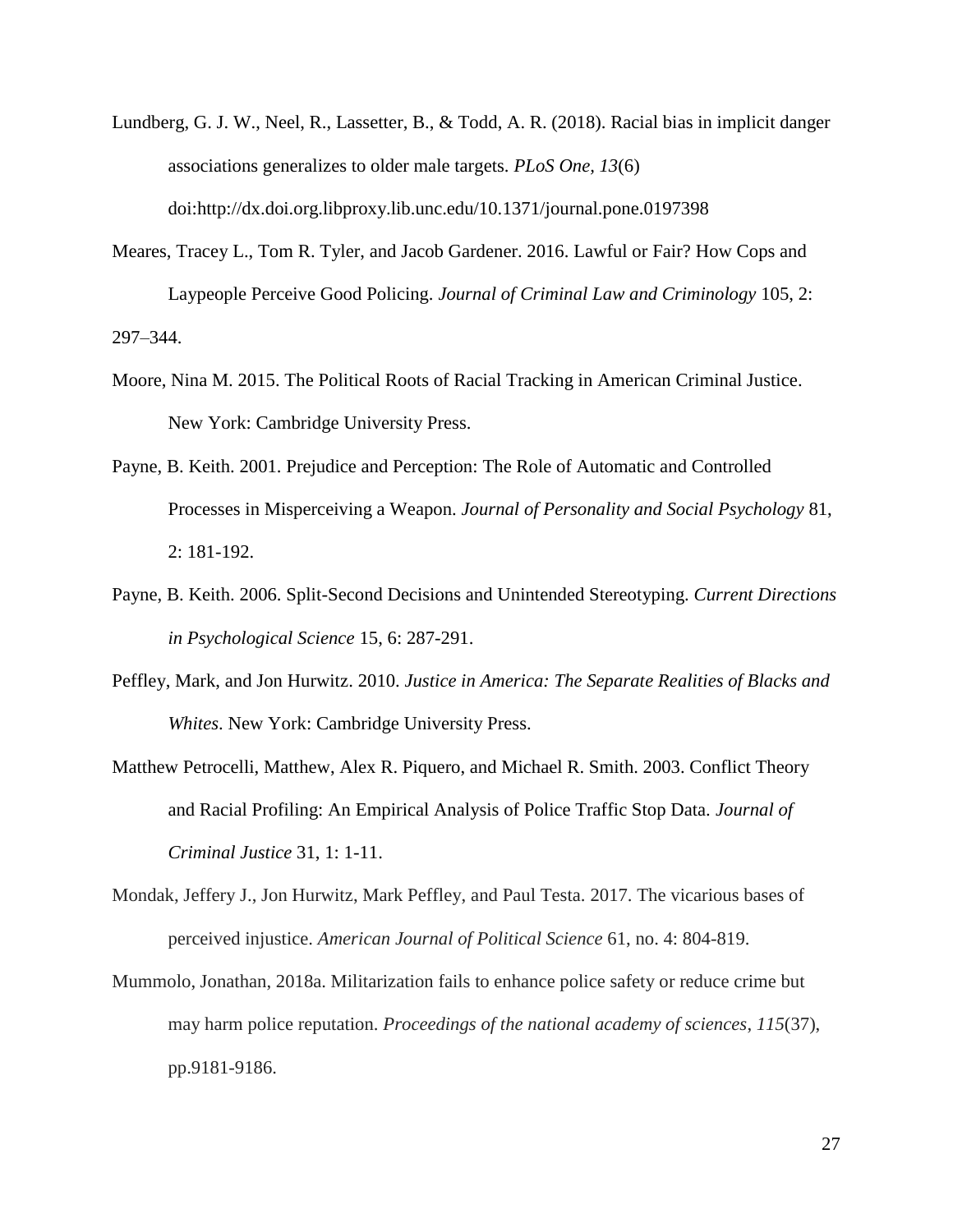- Mummolo, Jonathan, 2018b. Modern police tactics, police-citizen interactions, and the prospects for reform. *The Journal of Politics*, *80*(1), pp.1-15
- Pierson, Emma, Camelia Simoiu, Jan Overgoor, Sam Corbett-Davies, Vignesh Ramachandran, Cheryl Phillips, and Sharad Goel. 2017. A large-scale analysis of racial disparities in police stops across the United States. Working paper, available online: https://5harad.com/papers/traffic-stops.pdf.
- Plant, E. A., and Peruche, B. M. 2005. The Consequences of Race for Police Officer's Responses to Criminal Suspects. *Psychological Science* 16, 3: 180–183.
- Sagar, H. A., and J. W. Schofield. 1980. Racial and Behavioral Cues in Black and White Children's Perceptions of Ambiguously Aggressive Acts. *Journal of Personality and Social Psychology* 39, 4: 590–598.
- Smith, Douglas A. 1986. The neighborhood context of police behavior. *Crime and justice* 8: 313- 341.
- Sunshine, Jason, and Tom R. Tyler. 2013. The Role of Procedural Justice and Legitimacy in Shaping Public Support for Policing. *Law and Society Review* 37, 3: 513-548.
- Theobald, Nick A., and Donald P. Haider-Markel. 2009. "Race, Bureaucracy, and Symbolic Representation: Interactions Between Citizens and Police." *Journal of Public Administration Research and Theory* 19(2):409-426.
- Tillyer, Rob and Robin S. Engel. 2013. The Impact of Drivers' Race, Gender, and Age During Traffic Stops: Assessing Interaction Terms and the Social Conditioning Model. *Crime & Delinquency* 59 (3): 369-395.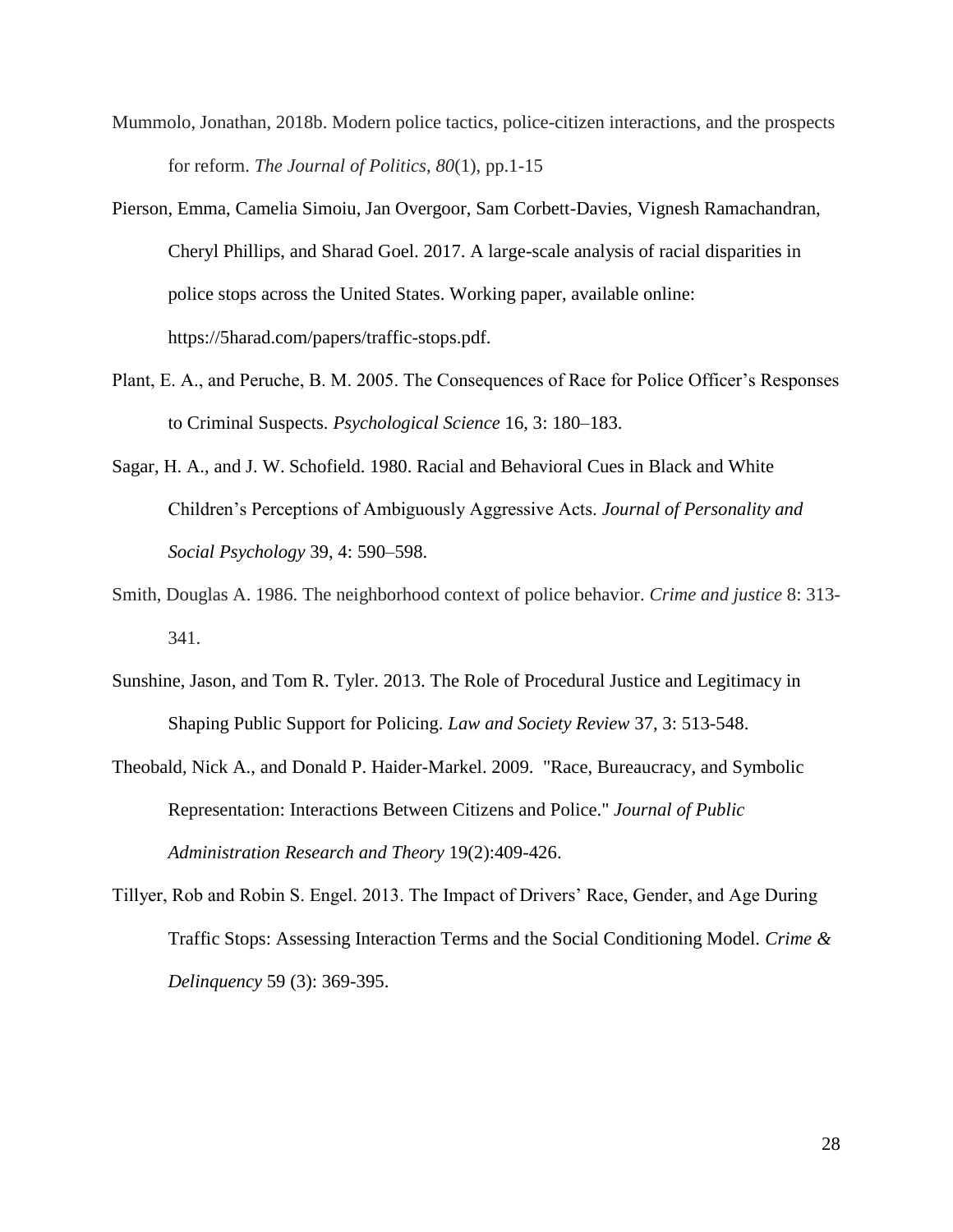- Tillyer, Rob, Charles F. Klahm IV, and Robin S. Engel. 2012. The Discretion to Search: A Multilevel Examination of Driver Demographics and Officer Characteristics. *Journal of Contemporary Criminal Justice* 28 (2): 184-205.
- Todd, A. R., Thiem, K. C., & Neel, R. (2016). Does Seeing Faces of Young Black Boys Facilitate the Identification of Threatening Stimuli? Psychological Science, 27(3), 384– 393. https://doi.org/10.1177/0956797615624492
- Tomaskovic-Devey, Donald, Marcinda Mason and Matthew Zingraff, 2004. Looking for the Driving While Black Phenomena: Conceptualizing Racial Bias Processes and their Associated Distributions. *Police Quarterly*. 7:3–29.
- Tonry, Michael. 1995. *Malign Neglect: Race, Crime, and Punishment in America*. New York: Oxford University Press.
- Tyler, Tom R., and Jonathan Jackson. Popular legitimacy and the exercise of legal authority: Motivating compliance, cooperation, and engagement. *Psychology, public policy, and law* 20, no. 1 (2014): 78.
- Tyler, Tom R., Jonathan Jackson, and Avital Mentovich. 2015. The Consequences of Being an Object of Suspicion: Potential Pitfalls of Proactive Police Contact. *Journal of Empirical Legal Studies* 12, 4: 602–636.
- Vitale, Alex S. 2018. *The End of Policing*. London: Verso.
- Voigt, Rob, Nicholas P. Camp, Vinodkumar Prabhakaran, William L. Hamilton, Rebecca C. Hetey, Camilla M. Griffiths, David Jurgens, Dan Jurafsky, and Jennifer L. Eberhardt. 2017. Language from police body camera footage shows racial disparities in officer respect. *Proceedings of the National Academy of Science* (PNAS). www.pnas.org/ cgi/ doi/ 10.1073/ pnas.1702413114.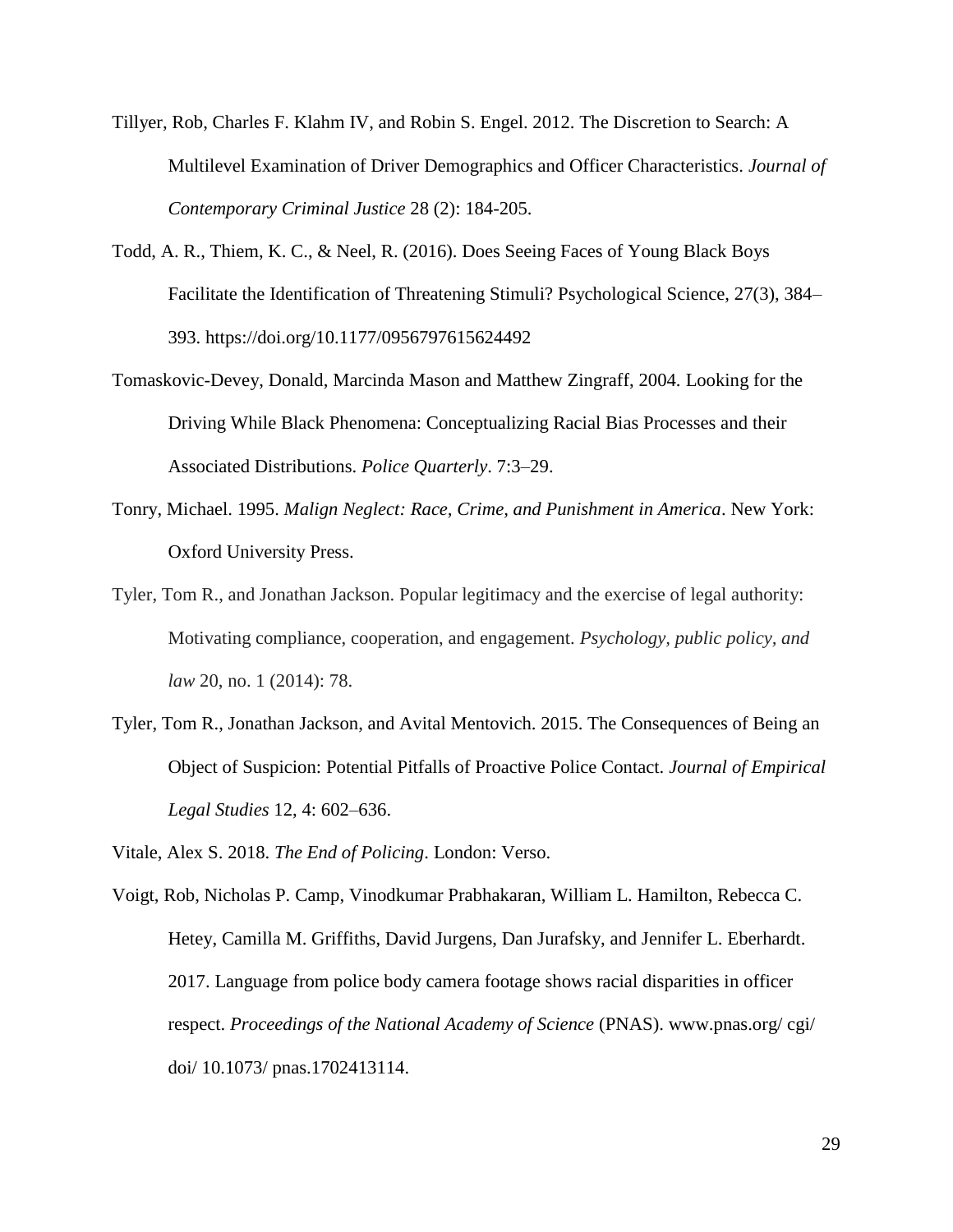- Walker, Hannah L. 2014. Extending the Effects of the Carceral State: Proximal contact, Political Participation, and Race. *Political Research Quarterly* 67, 4: 809-822.
- Weaver, Vesla M., and Amy E. Lerman. 2010. Political Consequences of the Carceral State. *American Political Science Review* 104, 4: 817-833.

Webb, Gary. 2007. Driving While Black: Tracking Unspoken Law-Enforcement

- Racism. *Esquire*, January 29. Downloaded from [www.esquire.com/news-](http://www.esquire.com/news-%20politics/a1223/driving-while-black-0499) politics/a1223/driving[while-black-0499](http://www.esquire.com/news-%20politics/a1223/driving-while-black-0499) on May 21, 2015. [Originally published as: DWB, Esquire 131, 4 (April 1999): 118–27.]
- Weitzer, Ronald, and Steven A. Tuch. 2006. Race and Policing in America: Conflict and Reform. New York: Cambridge University Press.
- White, Ariel. 2019. Family Matters? Voting Behavior in Households with Criminal Justice Contact. *American Political Science Review* 113 (2): 607-61.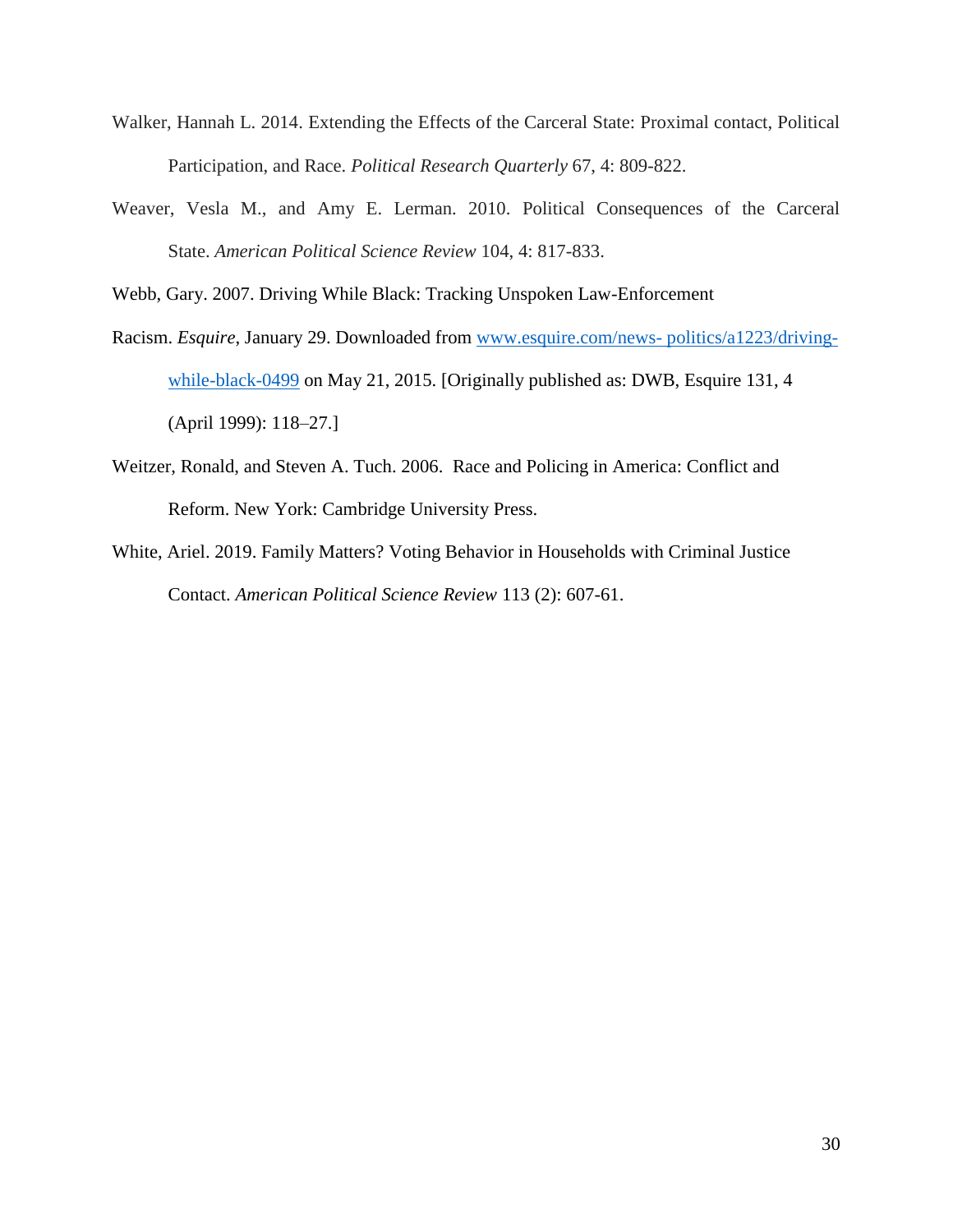# **Tables and Figures**

|                       |                |          | Numbers of   | , O<br><b>Percent Searched</b> |       |       |              |
|-----------------------|----------------|----------|--------------|--------------------------------|-------|-------|--------------|
| <b>State</b>          | Years          | Agencies | <b>Stops</b> | Searches                       | Total | White | <b>Black</b> |
| <b>Male Drivers</b>   |                |          |              |                                |       |       |              |
| CT                    | 2013-15        | 105      | 442,051      | 19,786                         | 4.5   | 3.5   | 9.3          |
| IL                    | 2004-14        | 1,130    | 8,480,464    | 361,038                        | 4.3   | 3.3   | 9.1          |
| <b>MD</b>             | 2013-16        | 127      | 1,522,961    | 66,751                         | 4.4   | 3.4   | 5.7          |
| NC                    | 2002-16        | 313      | 10,767,241   | 451,042                        | 4.2   | 2.6   | 7.1          |
| <b>Female Drivers</b> |                |          |              |                                |       |       |              |
| CT                    | 2013-15        | 105      | 171,368      | 4,465                          | 2.6   | 2.1   | 5.4          |
| $_{\rm IL}$           | 2004-14        | 1,130    | 5,747,707    | 71,926                         | 2.0   | 1.4   | 3.6          |
| <b>MD</b>             | 2013-16        | 127      | 919,819      | 18,556                         | 2.0   | 2.0   | 2.0          |
| NC                    | 2002-16        | 313      | 6,538,910    | 90,485                         | 1.4   | 1.3   | 1.8          |
| <b>Total</b>          | $\blacksquare$ | 1,675    | 34,590,521   | 1,084,049                      | 3.1   | 2.80  | 5.0          |

Table 1. Traffic stops, searches, and search rates for drivers by state, gender, and race

Note: Table includes observations for black and white drivers only.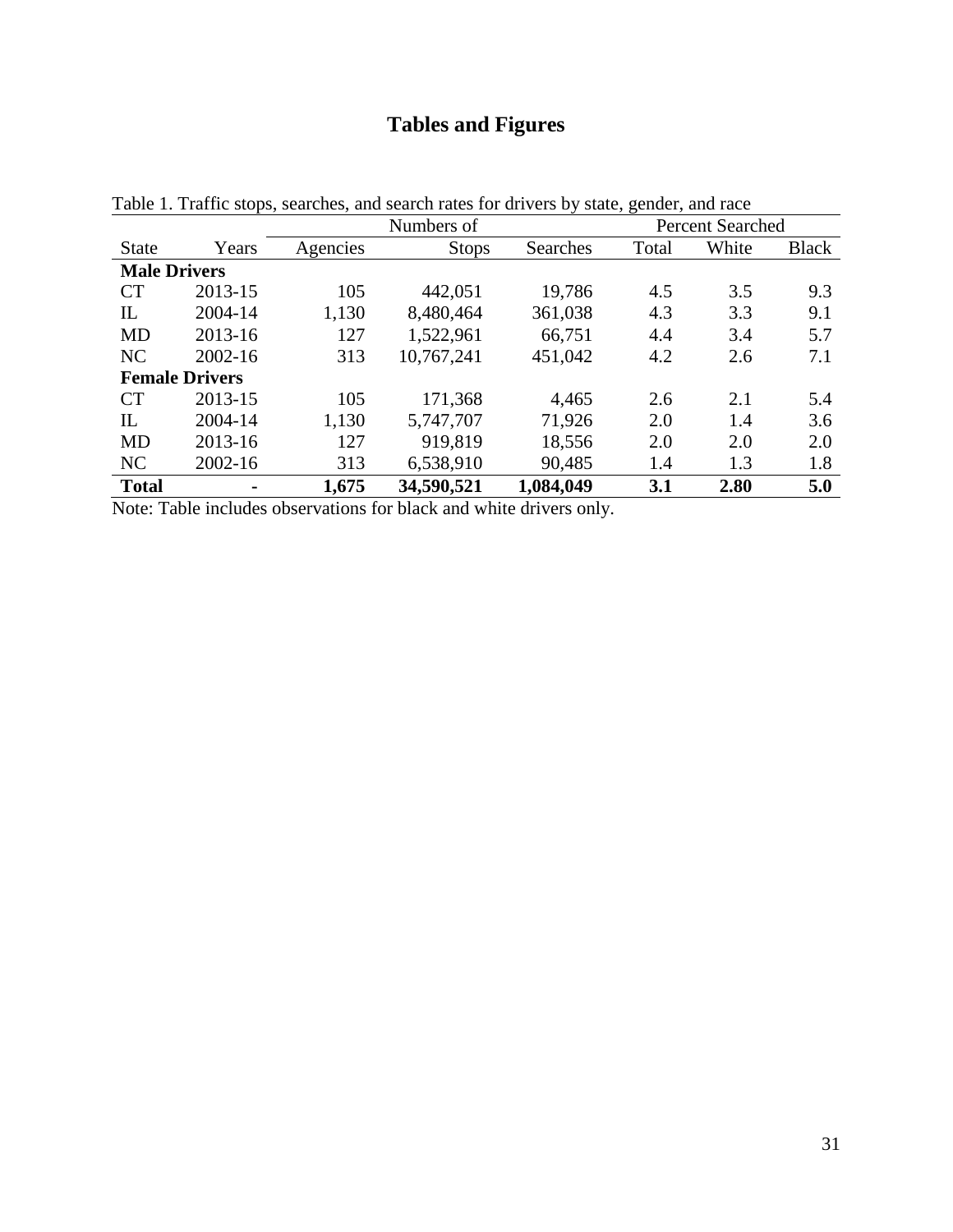|                       |             |        | Numbers of | ے ،<br><b>Contraband Hit Rate</b> |       |       |              |
|-----------------------|-------------|--------|------------|-----------------------------------|-------|-------|--------------|
| <b>State</b>          | Years       | Agency | Searches   | <b>Contraband Hits</b>            | Total | White | <b>Black</b> |
| <b>Male Drivers</b>   |             |        |            |                                   |       |       |              |
| CT                    | 2013-15     | 105    | 19,786     | 6,130                             | 31    | 34    | 26           |
| $_{\rm IL}$           | 2004-14     | 1,130  | 361,038    | 72,162                            | 29    | 30    | 28           |
| <b>MD</b>             | 2013-16     | 127    | 66,751     | 22,058                            | 33    | 35    | 31           |
| NC                    | $2002 - 16$ | 313    | 451,042    | 136,493                           | 30    | 30    | 30           |
| <b>Female Drivers</b> |             |        |            |                                   |       |       |              |
| CT                    | 2013-15     | 105    | 4,465      | 647                               | 14    | 18    | 8            |
| $_{\rm IL}$           | 2004-14     | 1,130  | 71,926     | 12,748                            | 27    | 29    | 24           |
| <b>MD</b>             | 2013-16     | 127    | 18,556     | 5,981                             | 32    | 34    | 29           |
| NC                    | 2002-16     | 313    | 90,485     | 25,465                            | 28    | 28    | 27           |
| <b>Total</b>          |             | 1,675  | 1,084,049  | 281,684                           | 26    | 29    | 25           |

Table 2. Traffic searches, and contraband hit rates for drivers by state, gender, and race.

Note: Table include observations for black and white drivers only.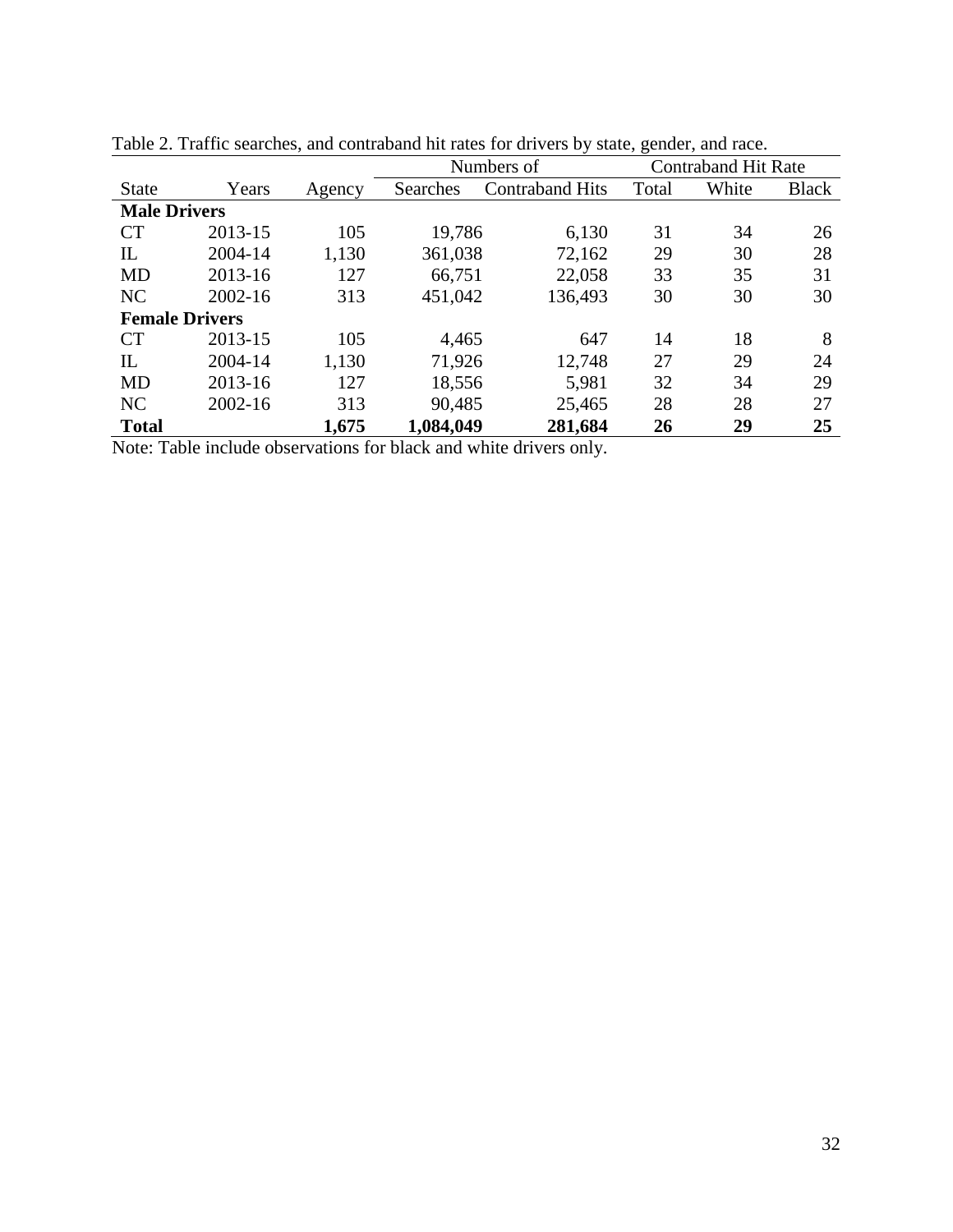|           | <b>Investigatory Stop</b>     | <b>Safety Stop</b>            |  |  |
|-----------|-------------------------------|-------------------------------|--|--|
| <b>CT</b> | Defective lights, display of  | Cell phone, moving violation, |  |  |
|           | plates, equipment,            | speed related, stop sign,     |  |  |
|           | registration, seatbelt,       | traffic control signal        |  |  |
|           | suspended license,            |                               |  |  |
|           | window tint, other,           |                               |  |  |
|           | other/error                   |                               |  |  |
| <b>MD</b> | Certificates of title and     | Rules of the road violations, |  |  |
|           | registration of vehicles,     | hazardous materials, motor    |  |  |
|           | anti-theft laws,              | carrier safety inspection     |  |  |
|           | driver's license, required    | regulations                   |  |  |
|           | security, for rent vehicles,  |                               |  |  |
|           | equipment, inspection of used |                               |  |  |
|           | vehicles, regulatory          |                               |  |  |
| IL        | Registration, equipment,      | Moving violations             |  |  |
|           | seatbelt                      |                               |  |  |
| NC        | Equipment, regulatory,        | Speed limit, stop light/sign, |  |  |
|           | investigation, other          | driving while impaired,       |  |  |
|           |                               | safe movement                 |  |  |

Table 3: Coding scheme for investigatory stops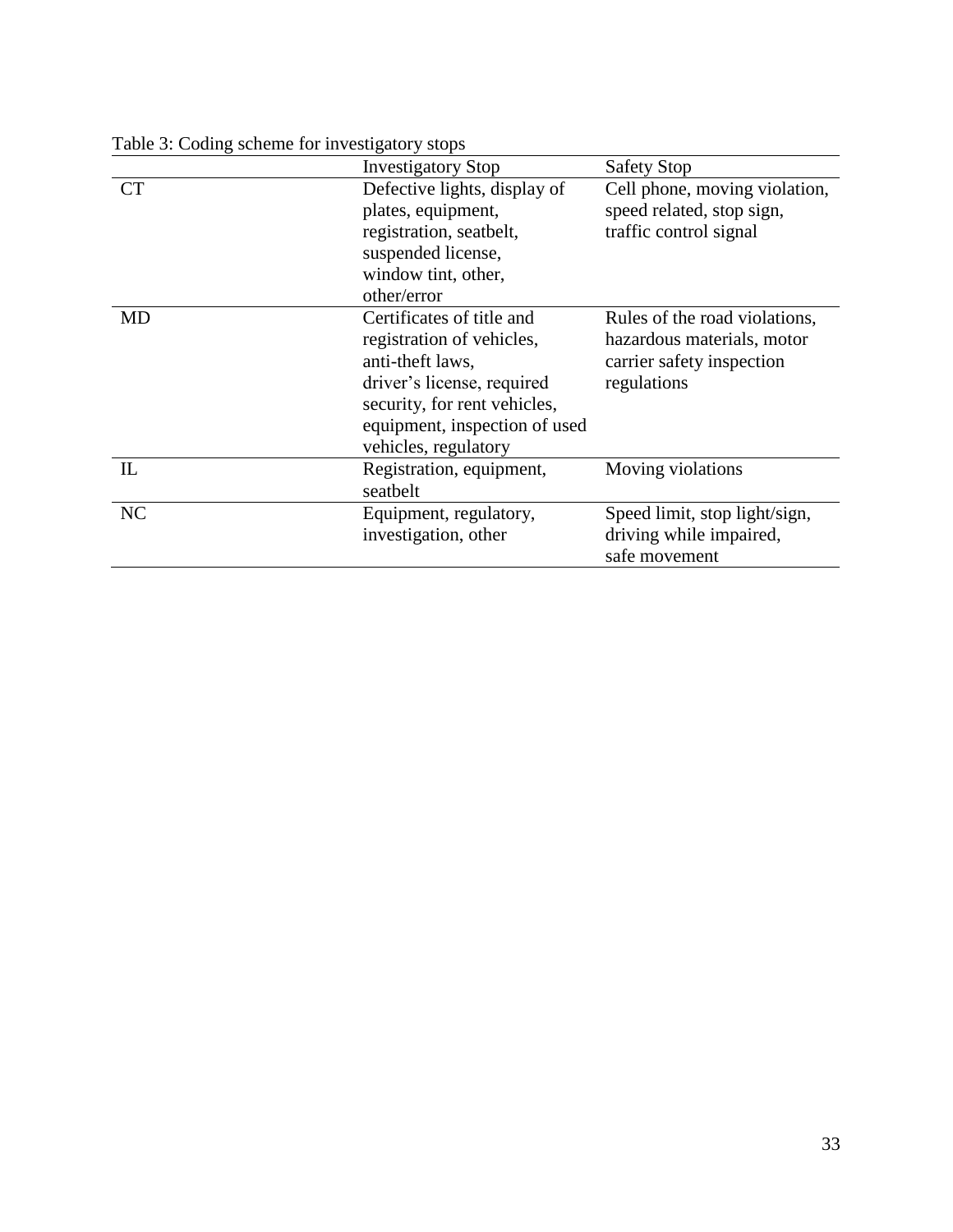Table 4. Summary of variables available by state

| Variable                                   | CТ | IL      | MD | NC |
|--------------------------------------------|----|---------|----|----|
| Race                                       | X  | $\rm X$ | X  | X  |
| Gender                                     | X  | X       | X  | Χ  |
| Age                                        | X  | X       | X  | Χ  |
| <b>Investigatory / Safety Stop Purpose</b> | X  | X       | X  |    |
| Hour of Day                                | X  | X       | X  | X  |
| Day of Week                                | X  | X       | Χ  | X  |
| Out of State                               | X  |         | X  |    |
| <b>High Disparity Officer</b>              | X  |         | X  |    |
| Vehicle Age                                |    | X       |    |    |

Note: X indicates the variable was included. A blank indicates the variable was not available.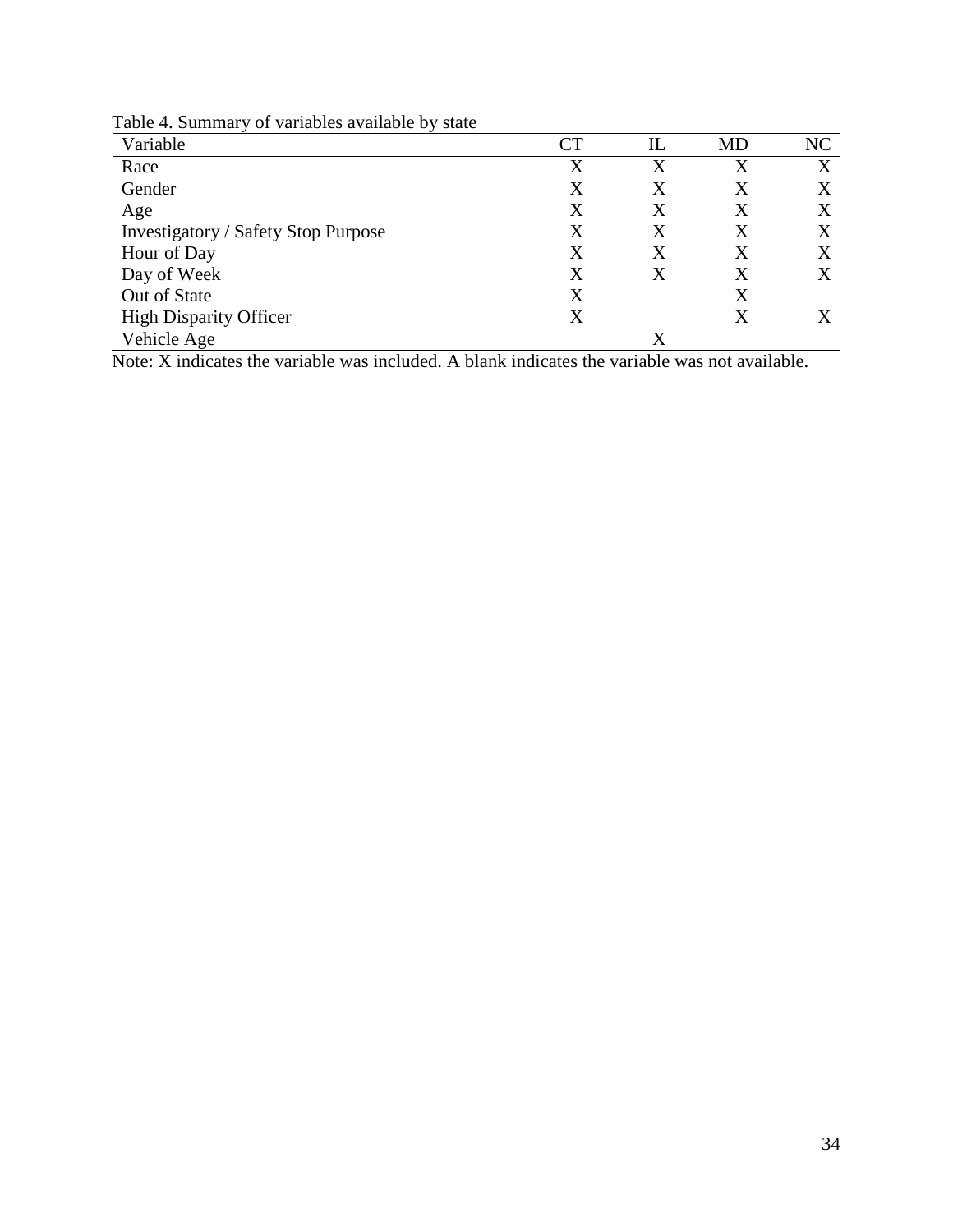|                               | <b>Male Drivers</b> |           |            |           |           | <b>Female Drivers</b> |           |           |  |
|-------------------------------|---------------------|-----------|------------|-----------|-----------|-----------------------|-----------|-----------|--|
|                               | (1)                 | (2)       | (3)        | (4)       | (5)       | (6)                   | (7)       | (8)       |  |
|                               | <b>CT</b>           | <b>MD</b> | ${\rm IL}$ | NC        | <b>CT</b> | MD                    | IL        | NC        |  |
| Intercept                     | $-3.03*$            | $-13.09$  | $-2.40*$   | $-2.12*$  | $-4.88*$  | $-14.60$              | $-2.94*$  | $-2.90*$  |  |
|                               | (0.13)              | (60.31)   | (0.02)     | (0.04)    | (0.32)    | (15.15)               | (0.06)    | (0.09)    |  |
| <b>Black Driver</b>           | $0.46*$             | $0.32*$   | $0.91*$    | $0.60*$   |           | $-0.24*$<br>0.00      | $0.62*$   | $-0.05*$  |  |
|                               | (0.03)              | (0.01)    | (0.00)     | (0.01)    | (0.05)    | (0.03)                | (0.01)    | (0.01)    |  |
| <b>Investigatory Stop</b>     | $0.65*$             | $-0.23*$  | 0.01       | $0.41*$   | $0.76*$   | $-0.19*$              | $0.07*$   | $0.51*$   |  |
|                               | (0.02)              | (0.01)    | (0.00)     | (0.01)    | (0.04)    | (0.02)                | (0.01)    | (0.01)    |  |
| Black * Invest. Stop          | $-0.02$             | $0.29*$   | $0.12*$    | $0.12*$   | $-0.16*$  | $0.31*$               | $0.21*$   | $0.12*$   |  |
|                               | (0.04)              | (0.02)    | (0.01)     | (0.01)    | (0.07)    | (0.03)                | (0.01)    | (0.02)    |  |
| Driver Age                    | $-0.04*$            | $-0.04*$  | $-0.02*$   | $-0.03*$  | $-0.02*$  | $-0.04*$              | $-0.02*$  | $-0.03*$  |  |
|                               | (0.00)              | (0.00)    | (0.00)     | (0.00)    | (0.00)    | (0.00)                | (0.00)    | (0.00)    |  |
| Out of State Driver           | $0.10*$             | $-0.02$   |            |           | $0.47*$   | $0.08*$               |           |           |  |
|                               | (0.03)              | (0.01)    |            |           | (0.05)    | (0.02)                |           |           |  |
| <b>High Disparity Officer</b> | $0.81*$             | $0.66*$   |            | $0.40*$   | $0.46*$   | $0.57*$               |           | $0.35*$   |  |
|                               | (0.03)              | (0.02)    |            | (0.00)    | (0.06)    | (0.03)                |           | (0.01)    |  |
| Vehicle Age                   |                     |           | $0.04**$   |           |           |                       | $0.05*$   |           |  |
|                               |                     |           | (0.00)     |           |           |                       | (0.00)    |           |  |
| <b>Agency Fixed Effects</b>   | Yes                 | Yes       | Yes        | Yes       |           | Yes<br>Yes            | Yes       | Yes       |  |
| Day of the Week Control       | Yes                 | Yes       | Yes        | Yes       |           | Yes<br>Yes            | Yes       | Yes       |  |
| Hour of the Day Control       | Yes                 | Yes       | Yes        | Yes       |           | Yes<br>Yes            | Yes       | Yes       |  |
| <b>AIC</b>                    | 157,254             | 440,977   | 3,631,799  | 2,371,917 | 40,464    | 132,576               | 1,051,561 | 631,800   |  |
| Number of Stops               | 439,927             | 1,248,158 | 11,640,608 | 5,081,004 | 252,221   | 745,053               | 5,919,030 | 3,127,020 |  |

Table 5. Logistic regressions predicting whether a search occurs, by gender of the driver and state

Note: \* p<.05. White drivers are the reference category for black drivers.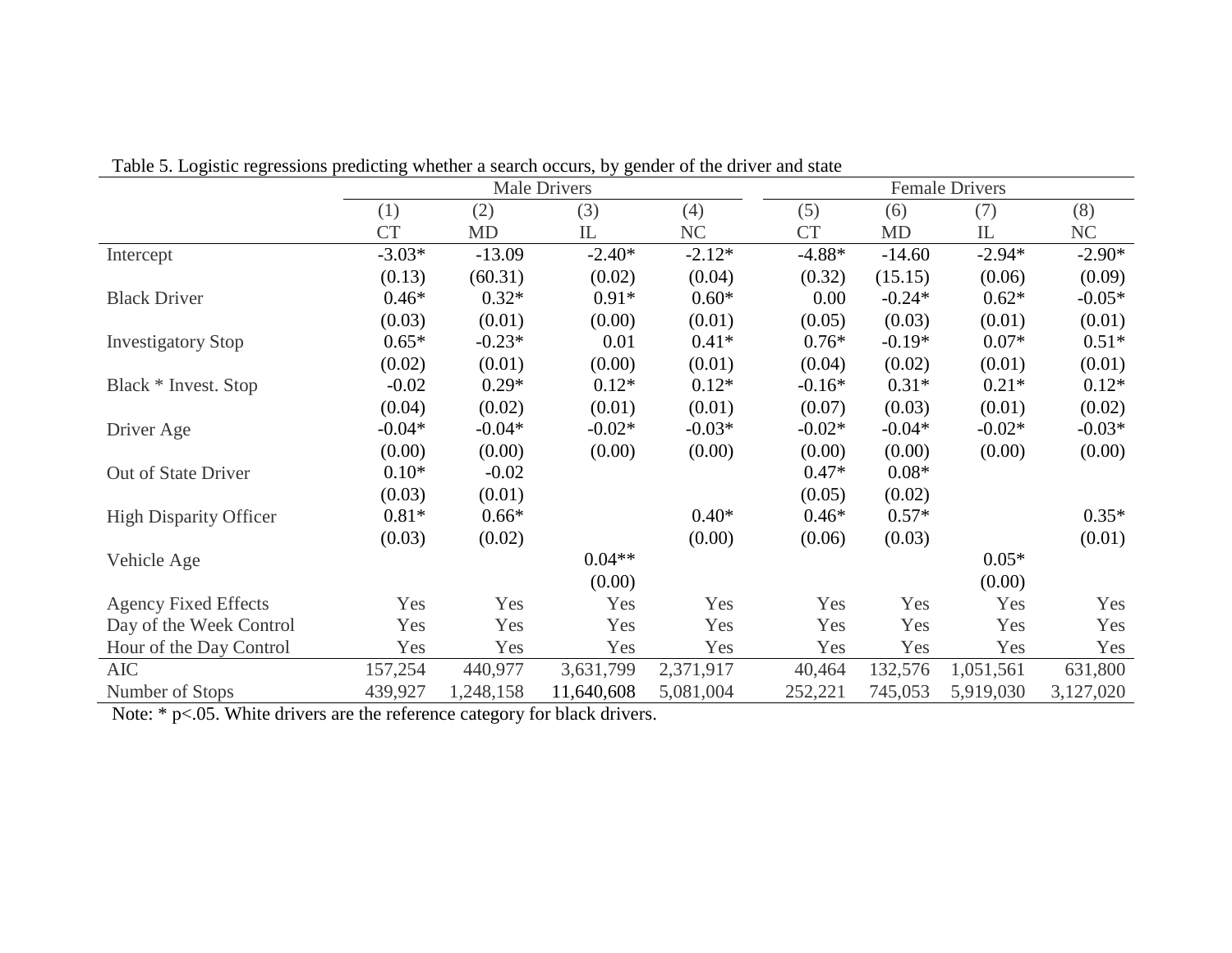

Figure 1: Predicted Probability for being Search a. Male Drivers

Stop Type Investigatory Safety



## b. Female Drivers

Stop Type Investigatory Safety

Note: The first two bars in each panel show the predicted probability of a search for Black drivers in that state, while the second set of bars shows the predicted probabilities for White drivers. 95% confidence intervals are shown with error bars.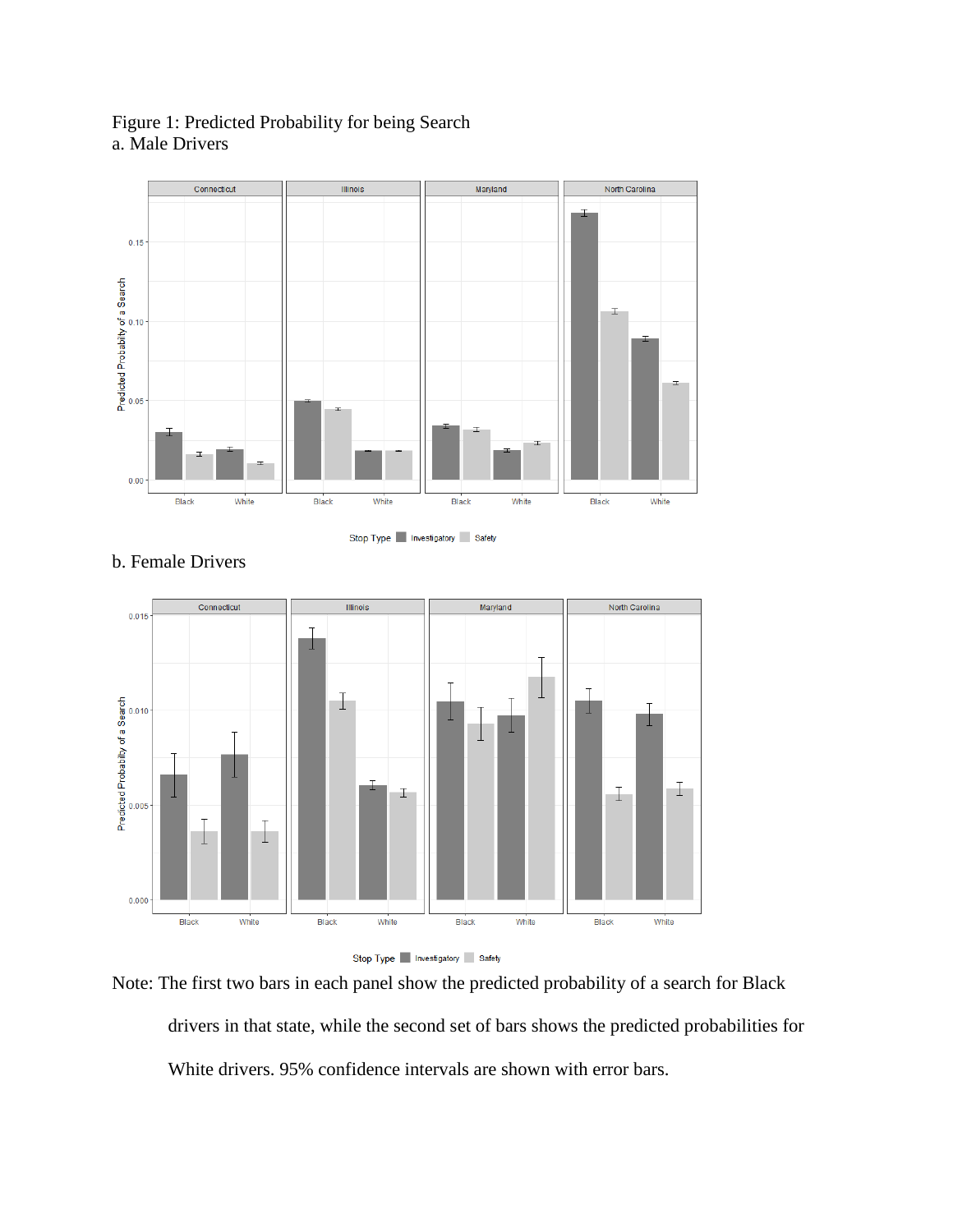Figure 2: Black-White difference in predicted probability of search in an investigatory stop



a. Male Drivers b. Female Drivers



Note: Figure 2 shows the interaction effect of being black and in an investigatory stop on the probability of being searched. This is calculated as a difference in differences: [Predicted probability (black investigatory stop) - predicted probability (black safety stop)] – [Predicted probability (white investigatory stop) – predicted probability (white safety stop)]. This is simulated 10000 times for each state using the predicted probabilities and errors in Figures 1. We use this distribution of differences to produce the point estimates and 95 percent confidence interval.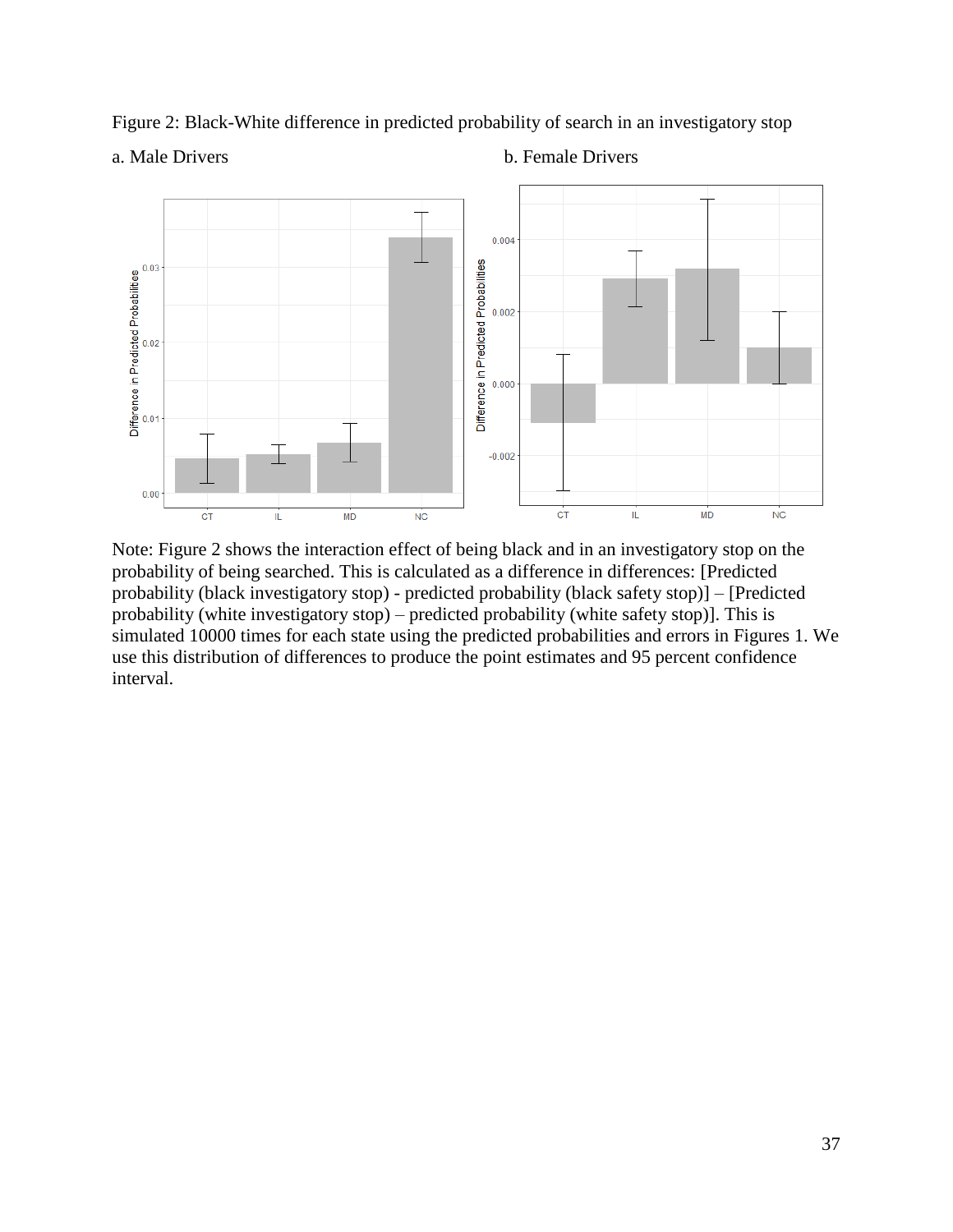|                               | Male Drivers |           |           |          |           | <b>Female Drivers</b> |          |           |  |
|-------------------------------|--------------|-----------|-----------|----------|-----------|-----------------------|----------|-----------|--|
|                               | (1)          | (2)       | (3)       | (4)      | (5)       | (6)                   | (7)      | (8)       |  |
|                               | <b>CT</b>    | <b>MD</b> | IL        | NC       | <b>CT</b> | <b>MD</b>             | IL       | <b>NC</b> |  |
| Intercept                     | $-0.99*$     | $-0.24*$  | $-0.84*$  | $-0.58*$ | $-1.64$   | $-0.41*$              | $-1.24*$ | $-0.51*$  |  |
|                               | (0.39)       | (0.06)    | (0.08)    | (0.04)   | (1.35)    | (0.12)                | (0.20)   | (0.19)    |  |
| <b>Black Driver</b>           | $-0.17*$     | $-0.08*$  | $-0.10*$  | $0.17*$  | $-0.75*$  | $-0.12*$              | $-0.24*$ | $0.13*$   |  |
|                               | (0.07)       | (0.03)    | (0.01)    | (0.02)   | (0.26)    | (0.06)                | (0.03)   | (0.03)    |  |
| <b>Investigatory Stop</b>     | $0.14*$      | 0.01      | $-0.08*$  | $0.17*$  | $-0.04*$  | 0.09                  | $-0.19*$ | $0.26*$   |  |
|                               | (0.05)       | (0.03)    | (0.01)    | (0.02)   | (0.05)    | (0.05)                | (0.04)   | (0.02)    |  |
| Black * Invest. Stop          | $-0.10$      | $-0.08$   | $-0.016*$ | $-0.24*$ | 0.37      | $-0.13$               | $-0.22*$ | $-0.31*$  |  |
|                               | (0.09)       | (0.04)    | (0.02)    | (0.03)   | (0.31)    | (0.08)                | (0.06)   | (0.04)    |  |
| Driver Age                    | $-0.04*$     | $-0.02*$  | $-0.02*$  | $-0.01*$ | $-0.05*$  | $-0.02*$              | $-0.03*$ | $-0.01*$  |  |
|                               | (0.00)       | (0.00)    | (0.00)    | (0.00)   | (0.00)    | (0.00)                | (0.00)   | (0.00)    |  |
| Out of State Driver           | $-0.23*$     | $0.07*$   |           |          | $-0.46*$  | $0.31*$               |          |           |  |
|                               | (0.09)       | (0.03)    |           |          | (0.24)    | (0.05)                |          |           |  |
| <b>High Disparity Officer</b> | $-0.13*$     | $-0.01$   |           | $0.06*$  | $-0.11$   | 0.07                  |          | 0.01      |  |
|                               | (0.06)       | (0.03)    |           | (0.01)   | (0.24)    | (0.06)                |          | (0.02)    |  |
| Vehicle Age                   |              |           | $0.02*$   |          |           |                       | $0.03*$  |           |  |
|                               |              |           | (0.00)    |          |           |                       | (0.00)   |           |  |
| <b>Agency Fixed Effects</b>   | Yes          | Yes       | Yes       | Yes      | Yes       | Yes                   | Yes      | Yes       |  |
| Day of the Week Control       | Yes          | Yes       | Yes       | Yes      | Yes       | Yes                   | Yes      | Yes       |  |
| Hour of the Day Control       | Yes          | Yes       | Yes       | Yes      | Yes       | Yes                   | Yes      | Yes       |  |
| <b>AIC</b>                    | 18,067       | 62,262    | 394,357   | 232,123  | 2,487     | 17,354                | 83,785   | 85,561    |  |
| Number of Stops               | 19,219       | 51,609    | 344,538   | 193,015  | 4,448     | 14,607                | 78,933   | 72,947    |  |

Table 6. Logistic Regression Predicting Finding Contraband Given a Search has Occurred

Note: \* p<.05. White drivers are the reference category for black drivers. Analysis includes male drivers only.